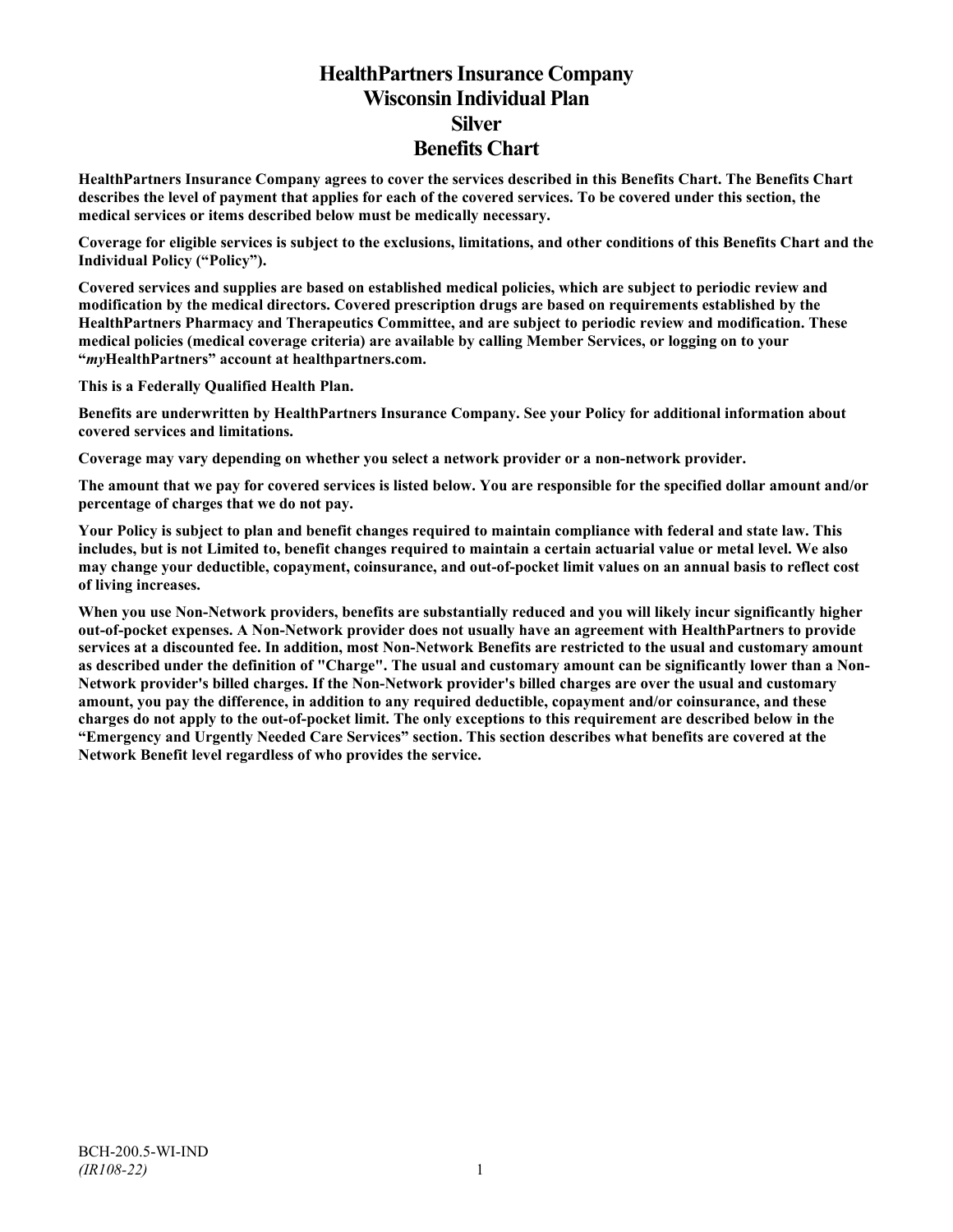## **These definitions apply to the Benefits Chart. They also apply to your Policy.**

| <b>Biosimilar Drug:</b> | A prescription drug, approved by the Food and Drug Administration (FDA), that the FDA has<br>determined is biosimilar to and interchangeable with a biological brand name drug. Biosimilar<br>drugs are not considered generic drugs and are not covered under the generic drug benefit.                                                                                                                                                                                                                                                                                                                                     |
|-------------------------|------------------------------------------------------------------------------------------------------------------------------------------------------------------------------------------------------------------------------------------------------------------------------------------------------------------------------------------------------------------------------------------------------------------------------------------------------------------------------------------------------------------------------------------------------------------------------------------------------------------------------|
| <b>Brand Name Drug:</b> | A prescription drug, approved by the Food and Drug Administration (FDA), that is manufactured,<br>sold or licensed for sale under a trademark by the pharmaceutical company that originally<br>researched and developed the drug. Brand name drugs have the same active-ingredient formula as<br>the generic version of the drug. However, generic drugs are manufactured and sold by other drug<br>manufacturers and are generally not available until after the patent on the brand name drug has<br>expired. A few brand name drugs may be covered at the generic benefit level if this is indicated on<br>the formulary. |
| <b>Calendar Year:</b>   | This is the 12-month period beginning 12:01 A.M. Central Time, on January 1, and ending 12:00<br>A.M. Central Time of the next following December 31.                                                                                                                                                                                                                                                                                                                                                                                                                                                                        |
| Charge:                 | For covered services delivered by a network provider, this is the provider's discounted fee for a<br>given medical/surgical service, procedure or item.                                                                                                                                                                                                                                                                                                                                                                                                                                                                      |
|                         | For covered services delivered by non-network providers, a contracted rate may apply if such<br>arrangement is available to HealthPartners.                                                                                                                                                                                                                                                                                                                                                                                                                                                                                  |
|                         | For the Usual and Customary Charge for covered services delivered by non-network providers,<br>our payment is calculated using one of the following options in the following order, depending on<br>availability: 1) a percentage of the Medicare fee schedule; 2) a comparable schedule if the service<br>is not on the Medicare fee schedule; or 3) a commercially reasonable rate for such service if a fee<br>schedule is not available.                                                                                                                                                                                 |
|                         | The Usual and Customary Charge is the maximum amount allowed that we consider in the<br>calculation of the payment of charges incurred for certain covered services. You must pay for any<br>charges above the usual and customary charge, and they do not apply to the out-of-pocket limit.                                                                                                                                                                                                                                                                                                                                 |
|                         | A charge is incurred for covered ambulatory medical and surgical services, on the date the service<br>or item is provided. A charge is incurred for covered inpatient services, on the date of admission to<br>a hospital. To be covered, a charge must be incurred on or after your effective date and on or<br>before the termination date.                                                                                                                                                                                                                                                                                |
|                         | Copayment/Coinsurance: The specified dollar amount, or percentage, of charges incurred for covered services, which we do<br>not pay, but which you must pay, each time you receive certain medical services, procedures or<br>items. Our payment for those covered services or items begins after the copayment or coinsurance<br>is satisfied. Covered services or items requiring a copayment or coinsurance are specified in this<br>Benefits Chart.                                                                                                                                                                      |
|                         | For services provided by a network provider:                                                                                                                                                                                                                                                                                                                                                                                                                                                                                                                                                                                 |
|                         | An amount which is listed as a flat dollar copayment is applied to a network provider's discounted<br>charges for a given service. However, if the network provider's discounted charges for a service or<br>item is less than the flat dollar copayment, you will pay the network provider's discounted charge.<br>An amount which is listed as a percentage of charges or coinsurance is based on the network<br>provider's discounted charges, calculated at the time the claim is processed, which may include an<br>agreed upon fee schedule rate for case rate or withhold arrangements.                               |
|                         | For services provided by a Non-Network provider:                                                                                                                                                                                                                                                                                                                                                                                                                                                                                                                                                                             |
|                         | Any copayment or coinsurance is applied to the lesser of the provider's charges or the usual and<br>customary charge for a service.                                                                                                                                                                                                                                                                                                                                                                                                                                                                                          |
|                         | A copayment or coinsurance is due at the time a service is provided, or when billed by the<br>provider. The copayment or coinsurance applicable for a scheduled visit with a network provider<br>will be collected for each visit, late cancellation and failed appointment.                                                                                                                                                                                                                                                                                                                                                 |
|                         |                                                                                                                                                                                                                                                                                                                                                                                                                                                                                                                                                                                                                              |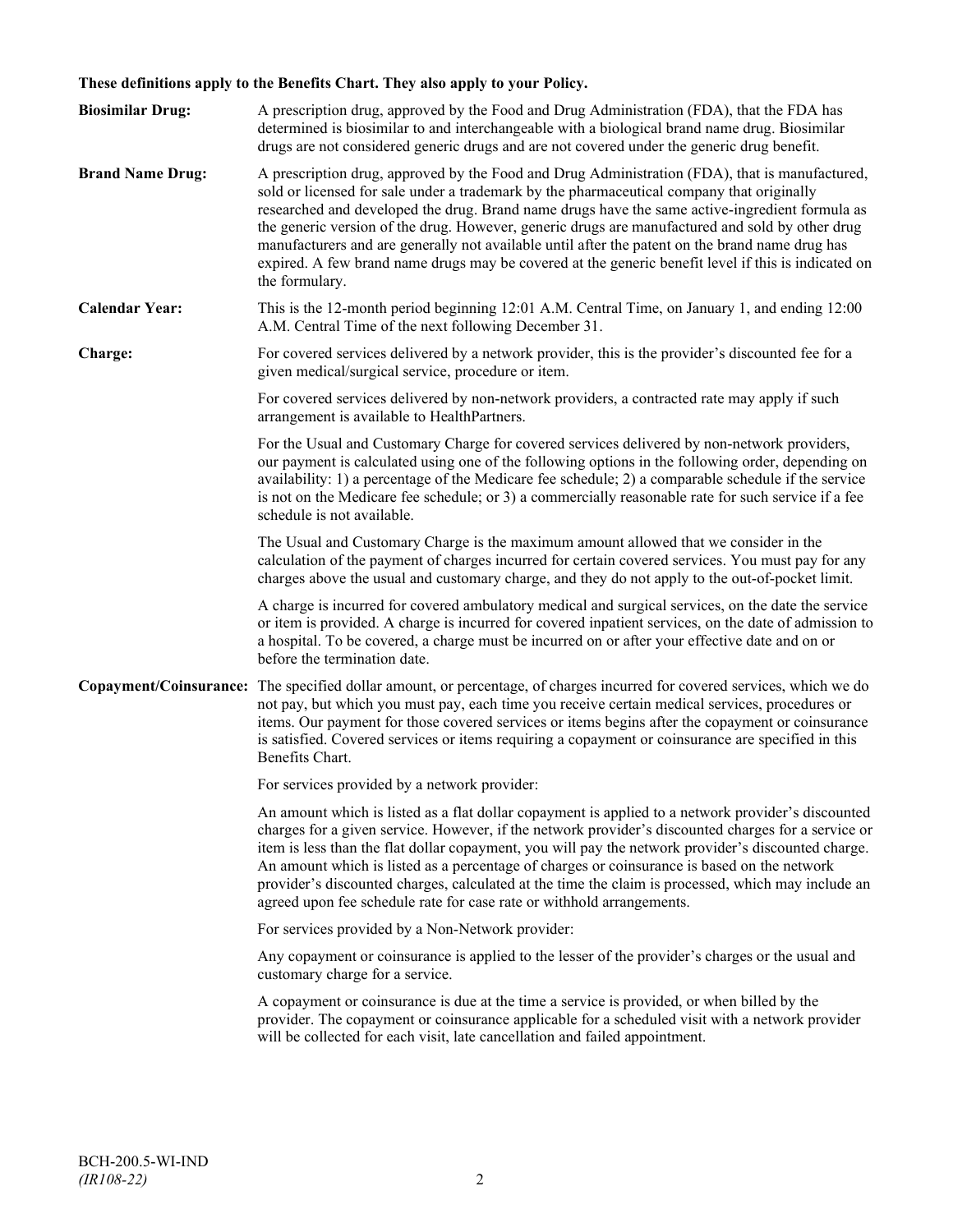| Deductible:                    | The specified dollar amount of charges incurred for covered services, which we do not pay, but an<br>enrollee or a family has to pay first in a calendar year. Our payment for those services or items<br>begins after the deductible is satisfied. For network providers, the amount of the charges that apply<br>to the deductible are based on the network provider's discounted charges, calculated at the time<br>the claim is processed, which may include an agreed upon fee schedule rate for case rate or<br>withhold arrangements. For non-network providers, the amount of charges that apply to the<br>deductible are the lesser of the provider's charges or the usual and customary charge for a service. |
|--------------------------------|-------------------------------------------------------------------------------------------------------------------------------------------------------------------------------------------------------------------------------------------------------------------------------------------------------------------------------------------------------------------------------------------------------------------------------------------------------------------------------------------------------------------------------------------------------------------------------------------------------------------------------------------------------------------------------------------------------------------------|
| Formulary:                     | This is a current list, which may be revised from time to time, of prescription drugs, medications,<br>equipment and supplies covered by us as indicated in this Benefits Chart which are covered at the<br>highest benefit level. Some drugs on the formulary may require prior authorization to be covered<br>as formulary drugs. The formulary, and information on drugs that require prior authorization, are<br>available by calling Member Services, or logging on to your "myHealthPartners" account at<br>healthpartners.com.                                                                                                                                                                                   |
| <b>Generic Drug:</b>           | A prescription drug, approved by the Food and Drug Administration (FDA), that the FDA has<br>determined is comparable to a brand name drug product in dosage form, strength, route of<br>administration, quality, intended use and documented bioequivalence. Generally, generic drugs<br>cost less than brand name drugs. Some brand name drugs may be covered at the generic drug<br>benefit level if this is indicated on the formulary.                                                                                                                                                                                                                                                                             |
| <b>Non-Formulary Drug:</b>     | This is a prescription drug, approved by the Food and Drug Administration (FDA), that is not on<br>the formulary, is medically necessary and is not investigative or experimental or otherwise<br>excluded under your Policy.                                                                                                                                                                                                                                                                                                                                                                                                                                                                                           |
| <b>Out-of-Pocket Expenses:</b> | You pay the specified copayments/coinsurance and deductibles applicable for particular services,<br>subject to the out-of-pocket limit described below. These amounts are in addition to the monthly<br>enrollment payments.                                                                                                                                                                                                                                                                                                                                                                                                                                                                                            |
| <b>Out-of-Pocket Limit:</b>    | You pay the copayments/coinsurance and deductibles for covered services, to the individual or<br>family out-of-pocket limit. Thereafter we cover 100% of charges incurred for all other covered<br>services, for the rest of the calendar year. You pay amounts greater than the out-of-pocket limit if<br>you exceed any visits or day limits.                                                                                                                                                                                                                                                                                                                                                                         |
|                                | Non-Network Benefits above the usual and customary charge (see definition of charge above) do<br>not apply to the out-of-pocket limit.                                                                                                                                                                                                                                                                                                                                                                                                                                                                                                                                                                                  |
|                                | Non-Network Benefits for transplant surgery do not apply to the out-of-pocket limit.                                                                                                                                                                                                                                                                                                                                                                                                                                                                                                                                                                                                                                    |
|                                | You are responsible to keep track of the out-of-pocket expenses. Contact our Member Services<br>department for assistance in determining the amount paid by the enrollee for specific eligible<br>services received. Claims for reimbursement under the out-of-pocket limit provisions are subject<br>to the same time limits and provisions described under the "Claims Provisions" section of the<br>Contract.                                                                                                                                                                                                                                                                                                        |
| <b>Primary Care Providers:</b> | These are providers in the following categories: Family Practice, General Practice, Internal<br>Medicine, Pediatrics, Adolescent Medicine, Adult Medicine and Geriatrics.                                                                                                                                                                                                                                                                                                                                                                                                                                                                                                                                               |
|                                | Specialty Care Providers: These are providers who are not in the following categories: Family Practice, General Practice,<br>Internal Medicine, Pediatrics, Adolescent Medicine, Adult Medicine and Geriatrics.                                                                                                                                                                                                                                                                                                                                                                                                                                                                                                         |
| <b>Specialty Drug List:</b>    | This is a current list, which may be revised from time to time, of prescription drugs, medications,<br>equipment and supplies, which are typically bio-pharmaceuticals. The purpose of a specialty drug<br>list is to facilitate enhanced monitoring of complex therapies used to treat specific conditions.<br>Specialty drugs are covered by us as indicated in this Benefits Chart. The specialty drug list is<br>available by calling Member Services, or logging on to your "myHealthPartners" account at<br>healthpartners.com                                                                                                                                                                                    |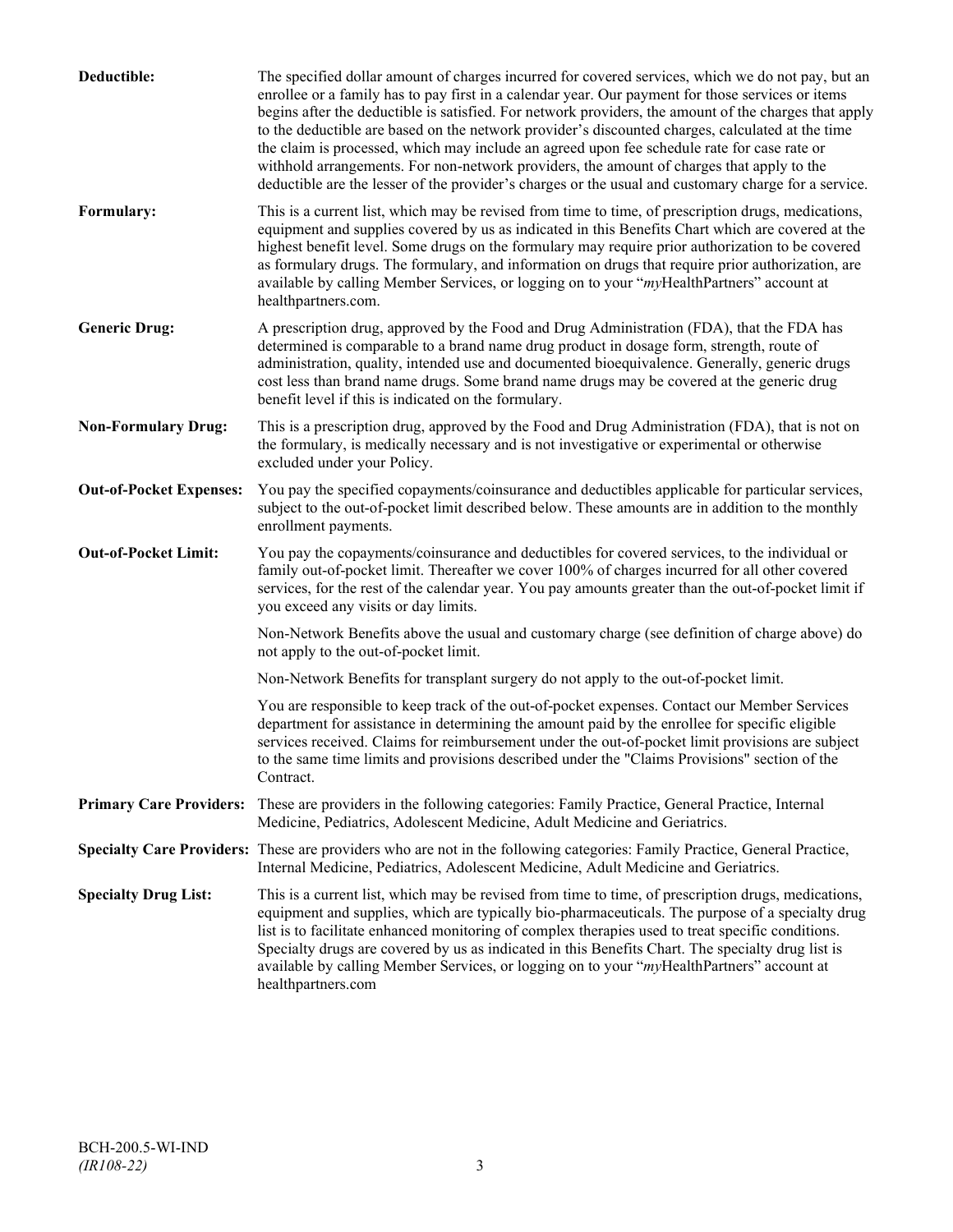## **DEDUCTIBLES AND OUT-OF-POCKET LIMITS**

#### **Individual Calendar Year Deductible**

| Network Benefits | <b>Non-Network Benefits</b> |
|------------------|-----------------------------|
| None.            | \$20,000                    |

## **Family Calendar Year Deductible**

| Network Benefits | <b>Non-Network Benefits</b> |
|------------------|-----------------------------|
| None.            | \$40,000                    |

### **Individual Calendar Year Out-of-Pocket Limit**

| <b>Network Benefits</b> | <b>Non-Network Benefits</b> |
|-------------------------|-----------------------------|
| \$8,700                 | None.                       |

### **Family Calendar Year Out-of-Pocket Limit**

| <b>Network Benefits</b> | <b>Non-Network Benefits</b> |
|-------------------------|-----------------------------|
| \$17,400                | None.                       |

Your individual and family out-of-pocket amounts may be indexed to allow for changes under Federal rules.

Separate Out-of-Pocket Limits must be satisfied under Network Benefits and Non-Network Benefits.

Non-Network Benefits above the usual and customary charge will not apply to the individual or family Out-of-Pocket.

Any amounts paid or reimbursed by a third party, including but not Limited to: point of service rebates, manufacturer coupons, manufacturer debit cards or other forms of direct reimbursement to an Insured for a product or service, will not apply as an outof-pocket expense, to the extent permitted under state and federal law.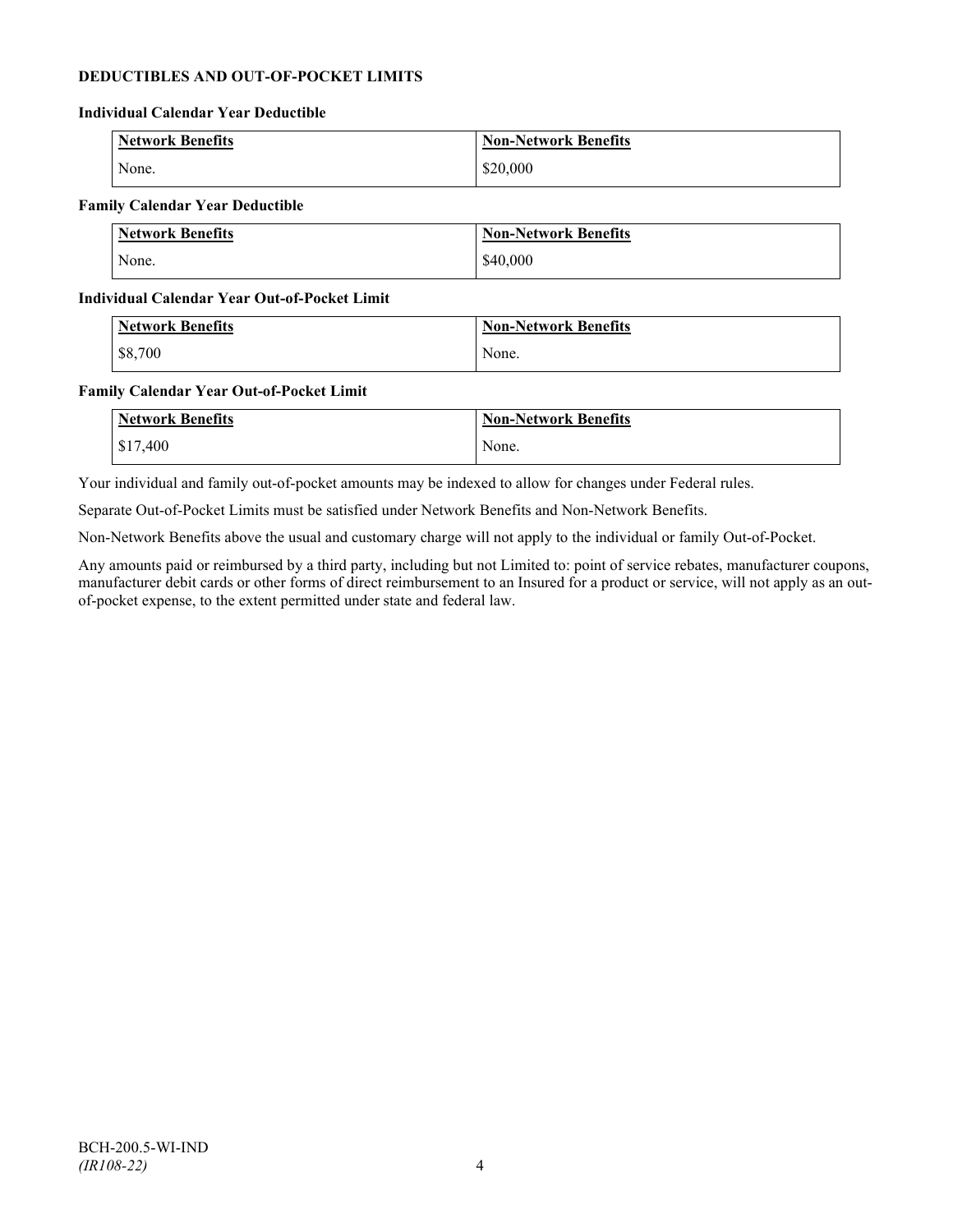## **AMBULANCE AND MEDICAL TRANSPORTATION**

## **Covered Services:**

We cover ambulance and medical transportation for medical emergencies.

We also cover medically necessary, non-emergency transportation if it meets our medical coverage criteria.

Covered services are based on established medical policies, which are subject to periodic review and modification by the medical directors. These medical policies (medical coverage criteria) and applicable prior authorization requirements are available by calling Member Services, or logging on to your "*my*HealthPartners" account a[t healthpartners.com.](http://www.healthpartners.com/)

| <b>Network Benefits</b>                                                    | <b>Non-Network Benefits</b> |
|----------------------------------------------------------------------------|-----------------------------|
| 100% of the charges incurred, subject to<br>a copayment of \$500 per trip. | See Network Benefits.       |

## **Not Covered:**

See "Services Not Covered" in your Policy.

## **AUTISM SERVICES**

## **Covered Services:**

We cover prior authorized evidence-based intensive-level and non-intensive-level treatment of autism spectrum disorders (autism disorder, Asperger's syndrome or pervasive development disorder not otherwise specified).

Covered services are based on established medical policies, which are subject to periodic review and modification by the medical directors. These medical policies (medical coverage criteria) are available by calling Member Services, or logging on to your "*my*HealthPartners" account at [healthpartners.com.](http://www.healthpartners.com/)

Your network provider will coordinate the prior authorization process for any autism treatment services. You may call Member Services at 952-967-7540 or toll-free at 866-232-1166 if you have any questions or concerns regarding the authorization process.

Please call Member Services at 952-967-7540 or toll-free at 866-232-1166 to request authorization for autism treatment services from a Non-Network provider.

**Intensive-level services for children diagnosed with autism spectrum disorders.** Intensive-level services must begin on or after 2 years of age and end before 9 years of age. Intensive-level services, on average, are services provided for more than 20 hours of treatment per week. (The average number of hours a week is calculated over a 6-month period.)

| <b>Network Benefits</b>                                                                                                | <b>Non-Network Benefits</b>                                              |
|------------------------------------------------------------------------------------------------------------------------|--------------------------------------------------------------------------|
| 100% of the charges incurred, subject to a<br>copayment of \$25 per visit.<br>Limited to 240 visits per calendar year. | 50% of the charges incurred.<br>Limited to 240 visits per calendar year. |

The maximum number of visits is combined for Network Benefits and Non-Network Benefits. Visit limits are based on minimum coverage amount available at the time of publication. Additional visits may be available if required due to revised minimum coverage amounts issued by the Office of the Commissioner of Insurance. See our medical coverage criteria for current visit limits.

## **Intensive-Level Services Lifetime Maximum Benefit**

| <b>Network Benefits</b>                               | <b>Non-Network Benefits</b>                           |
|-------------------------------------------------------|-------------------------------------------------------|
| 4 years of cumulative services under this plan or any | 4 years of cumulative services under this plan or any |
| other plan.                                           | other plan.                                           |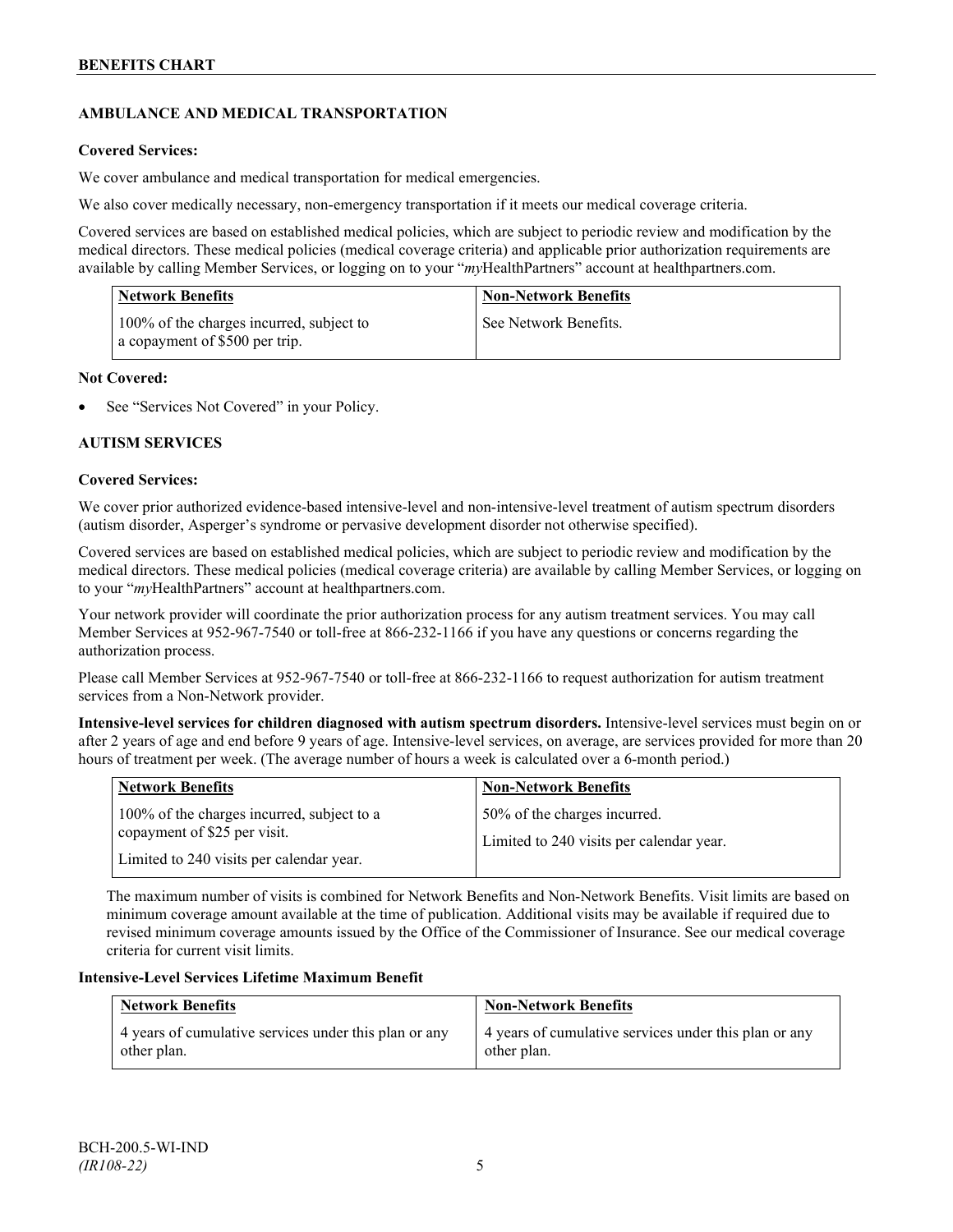## **Non-intensive-level services for Insureds diagnosed with autism spectrum disorders**

| <b>Network Benefits</b>                                                                                                | <b>Non-Network Benefits</b>                                              |
|------------------------------------------------------------------------------------------------------------------------|--------------------------------------------------------------------------|
| 100% of the charges incurred, subject to a<br>copayment of \$25 per visit.<br>Limited to 120 visits per calendar year. | 50% of the charges incurred.<br>Limited to 120 visits per calendar year. |

The maximum number of visits is combined for Network Benefits and Non-Network Benefits. Visit limits are based on minimum coverage amount available at the time of publication. Additional visits may be available if required due to revised minimum coverage amounts issued by the Office of the Commissioner of Insurance. See our medical coverage criteria for current visit limits.

## **Not Covered:**

See "Services Not Covered" in your Policy.

## **BEHAVIORAL HEALTH SERVICES**

## **Covered Services:**

Covered services are based on established medical policies, which are subject to periodic review and modification by the medical directors. These medical policies (medical coverage criteria) are available by calling Member Services, or logging on to your "*my*HealthPartners" account at [healthpartners.com.](http://www.healthpartners.com/)

**Transitional treatment services.** These are services for the treatment of nervous or mental disorders, and substance use disorders which are provided to an Insured in a less restrictive manner than are inpatient hospital services but in a more intensive manner than are outpatient services. Transitional treatment services are services offered by a provider, and certified by the Wisconsin Department of Health Services for each of the following (except the last bulleted item):

- Mental health services for covered adults in a day treatment program.
- Mental health services for covered children in a day hospital treatment program.
- Services for persons with chronic mental illness provided through a community support program.
- Residential treatment programs for dependent covered persons with substance use disorder.
- Substance use disorder services in a day treatment program.
- Services for persons who are experiencing a mental health crisis or who are in a situation likely to turn into a mental health crisis if support is not provided.
- Intensive outpatient programs for the treatment of psychoactive substance use disorders provided in accordance with the patient placement criteria of the American Society of Addiction Medicine.

## **Mental health services**

We cover services for mental health diagnoses as described in the Diagnostic and Statistical Manual of Mental Disorders – Fifth Edition (DSM 5) (most recent edition).

We provide coverage for mental health treatment ordered by a Wisconsin court under a valid court order that is issued on the basis of a behavioral care evaluation performed by a licensed psychiatrist or doctoral level licensed psychologist, which includes a diagnosis and an individual treatment plan for care in the most appropriate, least restrictive environment. We must be given a copy of the court order and the behavioral care evaluation, and the service must be a covered benefit under your Policy, and the service must be provided by a network provider, or other provider as required by law.

**Outpatient services:** We cover medically necessary outpatient professional mental health services for evaluation, crisis intervention, and treatment of mental health disorders.

A comprehensive diagnostic assessment will be used as the basis for a determination by a mental health professional, concerning the appropriate treatment and the extent of services required.

Outpatient services we cover for a diagnosed mental health condition include the following:

- Individual, group, family and multi-family therapy;
- Medication management provided by a physician, certified nurse practitioner, or physician's assistant;
- Psychological testing services for the purposes of determining the differential diagnoses and treatment planning for patients currently receiving behavioral health services;

BCH-200.5-WI-IND *(IR108-22)* 6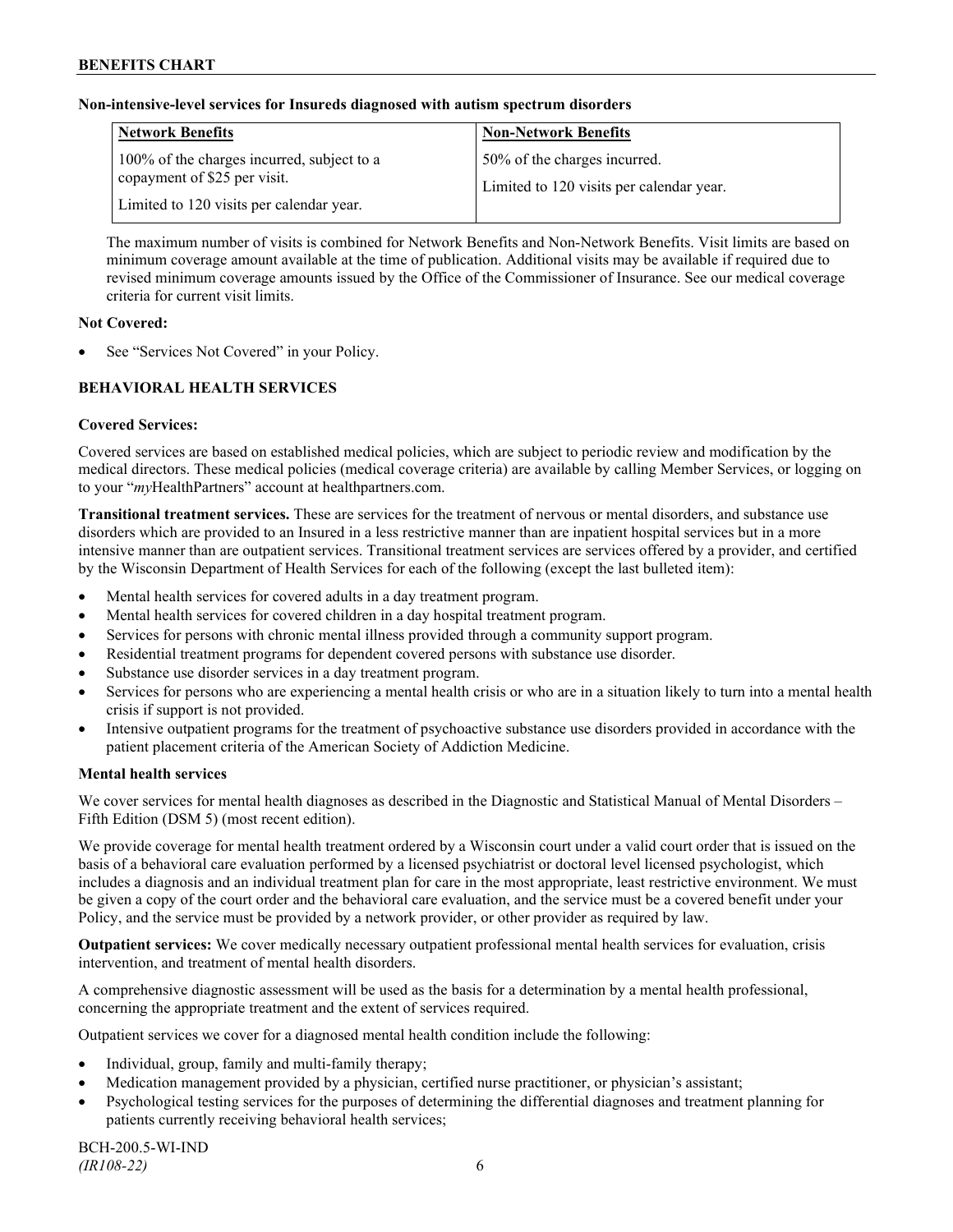- Partial hospitalization services in a licensed hospital or community mental health center;
- Psychotherapy and nursing services provided in the home if authorized by us; and
- Treatment for gender dysphoria.

| <b>Network Benefits</b>                                                                                                               | <b>Non-Network Benefits</b>  |
|---------------------------------------------------------------------------------------------------------------------------------------|------------------------------|
| 100% of the charges incurred, subject to a<br>copayment of \$25 per visit.                                                            | 50% of the charges incurred. |
| For family therapy, only one copayment will be<br>charged, regardless of the number of Insureds primarily<br>involved in the therapy. |                              |

## **Group therapy**

| <b>Network Benefits</b>                                                    | <b>Non-Network Benefits</b>  |
|----------------------------------------------------------------------------|------------------------------|
| 100% of the charges incurred, subject to a<br>copayment of \$15 per visit. | 50% of the charges incurred. |

## **Inpatient services, including mental health residential treatment services:** We cover the following:

- Medically necessary inpatient services in a hospital or licensed residential treatment facility and professional services for treatment of mental health disorders. Medical stabilization is covered under inpatient hospital services in the "Hospital and Skilled Nursing Facility Services" section.
- Medically necessary mental health residential treatment service. This care must be authorized by us and provided by a hospital or residential behavioral health treatment facility licensed by the local state or Department of Health and Human Services. Services not covered under this benefit include halfway houses, group homes, extended care facilities, shelter services, correctional services, detention services, group residential services, foster care services and wilderness programs.

| Network Benefits                                                                                                                                                                    | <b>Non-Network Benefits</b>  |
|-------------------------------------------------------------------------------------------------------------------------------------------------------------------------------------|------------------------------|
| 100% of the charges incurred, subject to a copayment<br>of \$1,200 per day for the first three days of admission.<br>Then services will be paid at 100% of the charges<br>incurred. | 50% of the charges incurred. |

**Transitional treatment services:** We cover transitional treatment services described above for treatment of mental and nervous disorders**.**

| <b>Network Benefits</b>                                                    | <b>Non-Network Benefits</b>  |
|----------------------------------------------------------------------------|------------------------------|
| 100% of the charges incurred, subject to a<br>copayment of \$25 per visit. | 50% of the charges incurred. |

## **Substance use disorder (SUD) treatment services**

We cover medically necessary services for assessments by a licensed alcohol and drug counselor and treatment of substance use disorders as defined in the latest edition of the DSM 5.

**Outpatient services:** We cover medically necessary outpatient professional services for diagnosis and treatment of substance use disorders. Substance use disorder treatment services must be provided by a program licensed by the local Department of Health Services.

Outpatient services we cover for a diagnosed substance use disorder include the following:

- Individual, group, family, and multi-family therapy provided in an office setting; and
- Opiate replacement therapy including methadone and buprenorphine treatment.

| <b>Network Benefits</b>                                                    | <b>Non-Network Benefits</b>  |
|----------------------------------------------------------------------------|------------------------------|
| 100% of the charges incurred, subject to a<br>copayment of \$25 per visit. | 50% of the charges incurred. |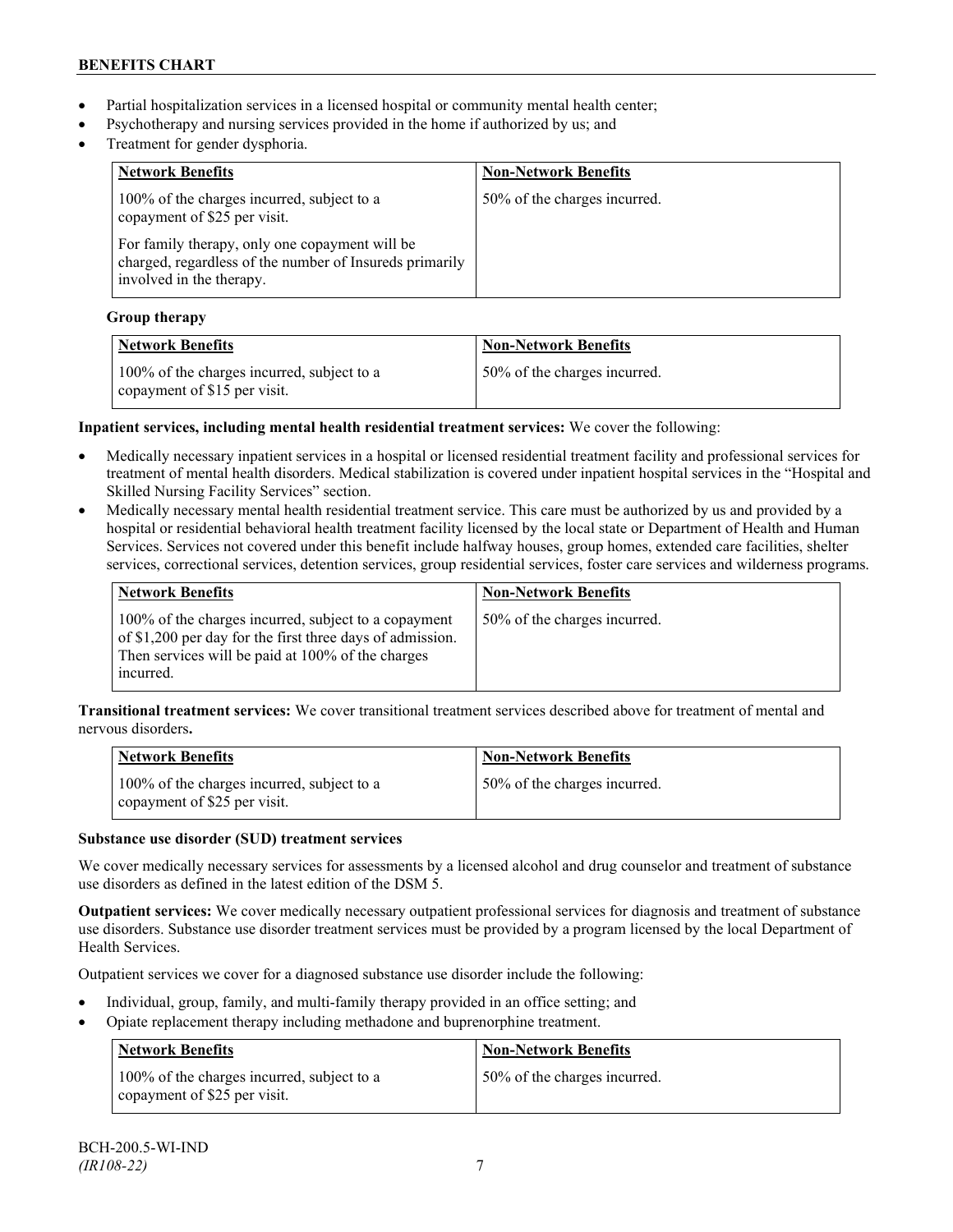**Inpatient services:** We cover the following:

- Medically necessary inpatient services in a hospital or a licensed residential primary treatment center.
- Services provided in a hospital that is licensed by the local state and accredited by Medicare; and
- Detoxification services in a hospital or community detoxification facility if it is licensed by the local Department of Health Services.

| <b>Network Benefits</b>                                                                                                                                                                                            | <b>Non-Network Benefits</b> |
|--------------------------------------------------------------------------------------------------------------------------------------------------------------------------------------------------------------------|-----------------------------|
| 100% of the charges incurred, subject to a copayment of   50% of the charges incurred.<br>\$1,200 per day for the first three days of admission.<br>Then services will be paid at 100% of the charges<br>incurred. |                             |

**Transitional treatment services:** We cover transitional treatment services described above for treatment of substance use disorder.

| <b>Network Benefits</b>                                                    | <b>Non-Network Benefits</b>  |
|----------------------------------------------------------------------------|------------------------------|
| 100% of the charges incurred, subject to a<br>copayment of \$25 per visit. | 50% of the charges incurred. |

**Out of area services for Wisconsin students:** If a dependent child is a student located in a school in Wisconsin, but outside of our service area, we cover mental health and substance use disorder services as required under Wisconsin Statute 609.655.

- The student may have a clinical assessment from a local, non-network mental health or substance use disorder treatment provider at the network benefit level when prior authorized by us.
- If outpatient services are recommended in the clinical assessment, five outpatient visits from a non-network provider will be covered at the network benefit level.
- Our Medical Director will determine the need for continuing treatment by the non-network provider; additional visits may be approved.
- Coverage for the outpatient services will not be provided if the recommended treatment would keep the student from attending school on a regular basis or if the student is no longer attending the school full-time.

This benefit is subject to the limitations shown in this "Behavioral Health Services" section.

| <b>Network Benefits</b>                                                    | <b>Non-Network Benefits</b>  |
|----------------------------------------------------------------------------|------------------------------|
| 100% of the charges incurred, subject to a<br>copayment of \$25 per visit. | 50% of the charges incurred. |

A dependent child enrolled in a school outside of Wisconsin in not eligible for the benefit.

## **Not Covered:**

See "Services Not Covered" in your Policy.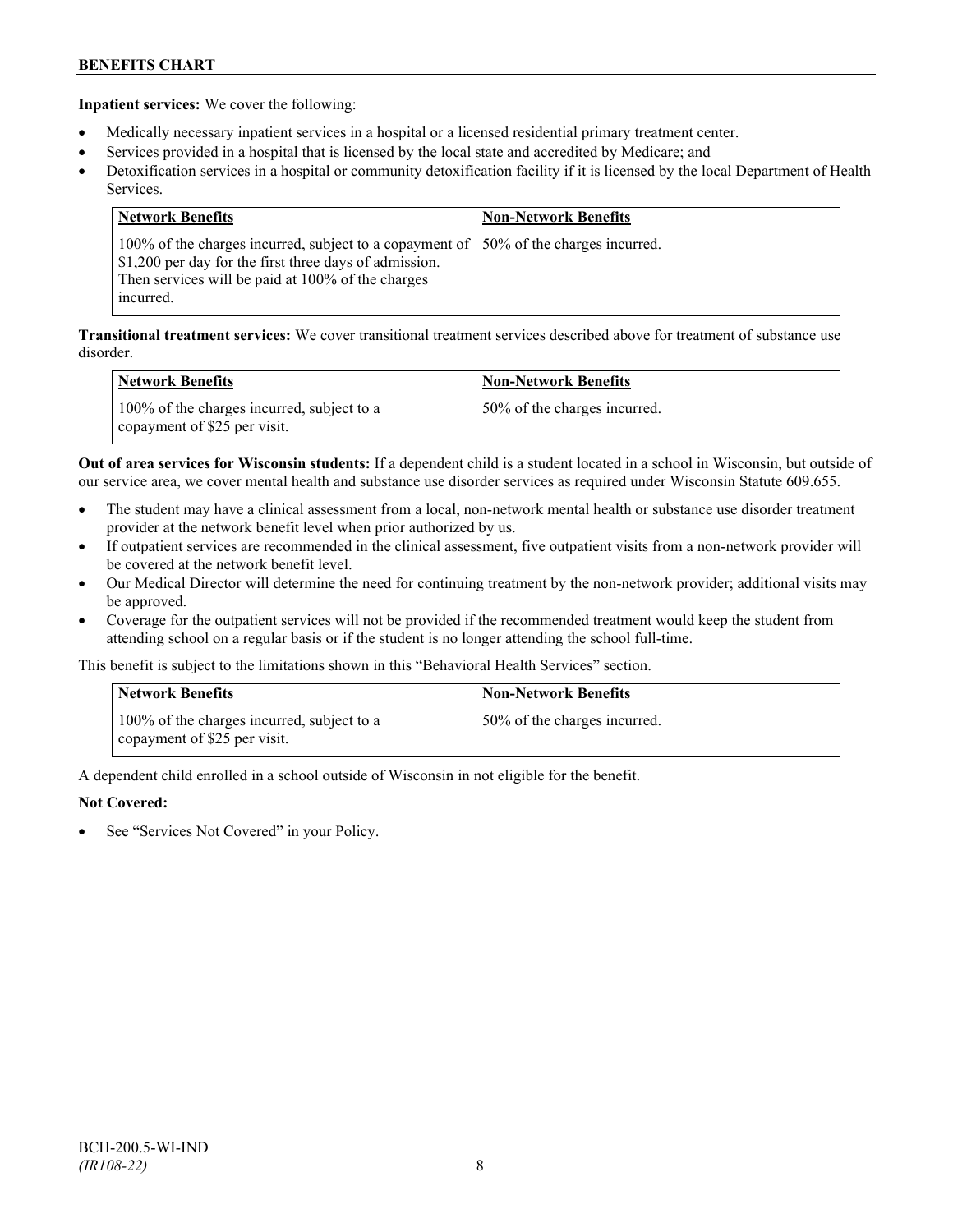## **CHIROPRACTIC SERVICES**

## **Covered Services:**

We cover chiropractic services for rehabilitative care. Chiropractic services are adjustments to any abnormal articulations of the human body, especially those of the spinal column, for the purpose of giving freedom of action to impinged nerves that may cause pain or deranged function.

Massage therapy which is performed in conjunction with other treatment/modalities by a chiropractor, is part of a prescribed treatment plan and is not billed separately is covered.

| Network Benefits                                                           | <b>Non-Network Benefits</b>  |
|----------------------------------------------------------------------------|------------------------------|
| 100% of the charges incurred, subject to a<br>copayment of \$50 per visit. | 50% of the charges incurred. |

## **Not Covered:**

- Massage therapy for the purpose of comfort or convenience of the Insured.
- See "Services Not Covered" in your Policy.

## **CLINICAL TRIALS**

### **Covered Services:**

We cover certain routine services if you participate in a Phase I, Phase II, Phase III or Phase IV approved clinical trial that is conducted in relation to the prevention, detection, or treatment of cancer or other life-threatening disease or condition as defined in the Affordable Care Act. Approved clinical trials include (1) federally funded trials when the study or investigation is approved or funded by any of the federal agencies defined in the Public Health Services Act, section 2709 (d) (1) (A); (2) the study or investigation is conducted under an investigational new drug application reviewed by the Food and Drug Administration; and (3) the study or investigation is a drug trial that is exempt from having such an investigational new drug application. We cover routine patient costs for services that would be eligible under the Policy and this Benefits Chart if the service were provided outside of a clinical trial.

| <b>Network Benefits</b>                               | <b>Non-Network Benefits</b>                           |
|-------------------------------------------------------|-------------------------------------------------------|
| Coverage level is same as corresponding Network       | Coverage level is same as corresponding Non-Network   |
| Benefits, depending on type of service provided, such | Benefits, depending on type of service provided, such |
| as Office Visits for Illness or Injury, Inpatient or  | as Office Visits for Illness or Injury, Inpatient or  |
| Outpatient Hospital Services.                         | Outpatient Hospital Services.                         |

## **Not Covered:**

- The investigative or experimental item, device or service itself.
- Items or services that are provided solely to satisfy data collection and analysis needs and that are not used in the direct clinical management of the patient.
- A service that is clearly inconsistent with widely accepted and established standards of care for a particular diagnosis.
- See "Services Not Covered" in your Policy.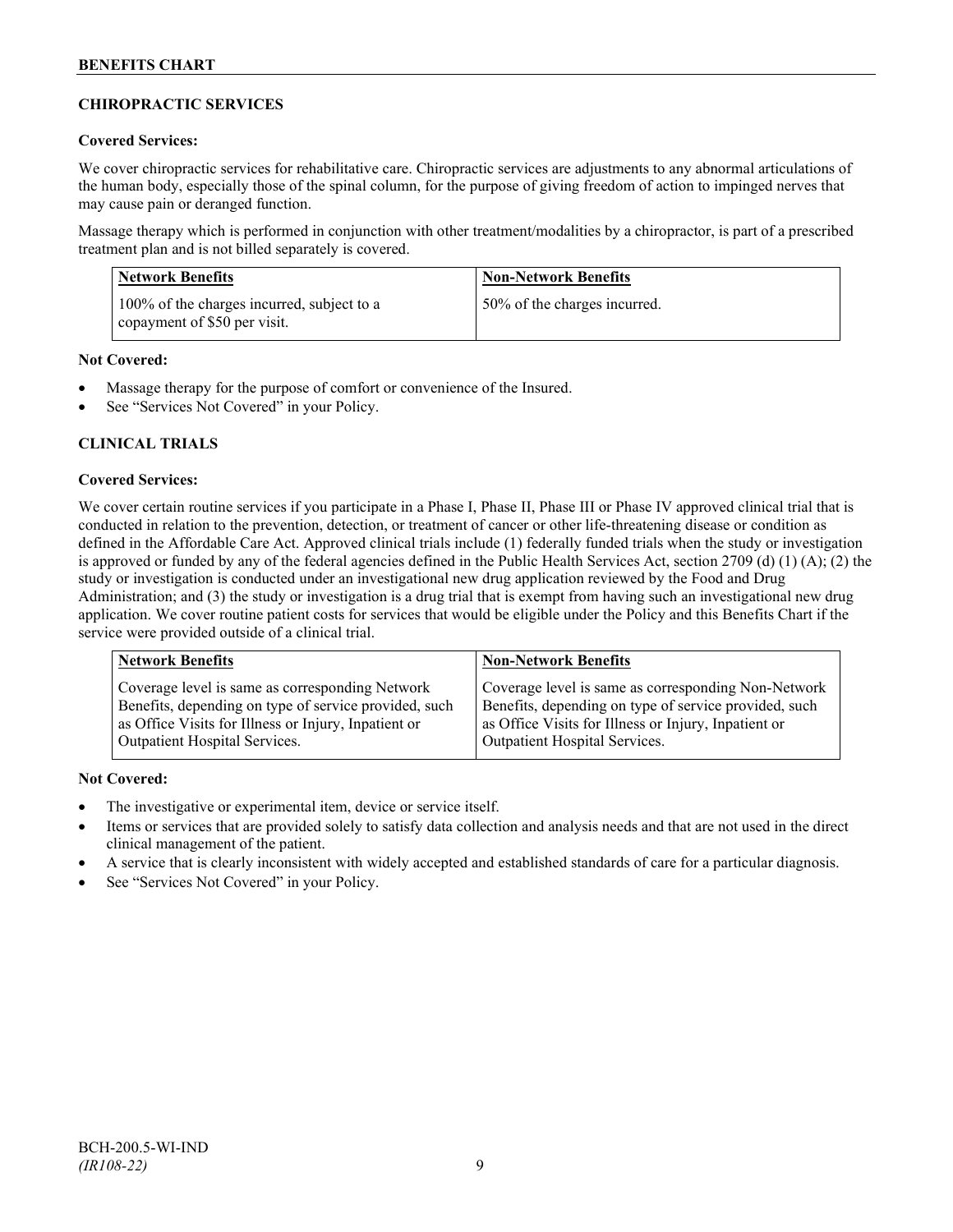## **DENTAL SERVICES**

## **Covered Services:**

We cover services as described below.

**Accidental dental services:** We cover services dentally necessary to treat and restore damage done to sound, natural, unrestored teeth as a result of an accidental injury. Coverage is for damage caused by external trauma to face and mouth only, not for cracked or broken teeth, which result from biting or chewing. We cover restorations, root canals, crowns and replacement of teeth lost that are directly related to the accident in which the Insured was involved. We cover initial exams, xrays and palliative treatment including extractions, and other oral surgical procedures directly related to the accident. Subsequent treatment must be initiated within the specified time-frame and must be directly related to the accident. We do not cover restoration and replacement of teeth that are not "sound and natural" at the time of the accident.

Subsequent treatment must be initiated within the specified time-frame and must be directly related to the accident. We do not cover restoration and replacement of teeth that are not "sound and natural" at the time of the accident.

Full mouth rehabilitation to correct occlusion (bite) and malocclusion (misaligned teeth not due to the accident) are not covered.

When an implant-supported dental prosthetic treatment is pursued, benefits are Limited to the amount that would be paid toward the placement of a removable dental prosthetic appliance that could be used in the absence of implant treatment.

| <b>Network Benefits</b>      | <b>Non-Network Benefits</b> |
|------------------------------|-----------------------------|
| 50% of the charges incurred. | No coverage.                |

For all accidental dental services, treatment and/or restoration must be initiated within six months of the date of the injury. Coverage is Limited to the initial course of treatment and/or initial restoration. Services must be provided within twentyfour months of the date of injury to be covered.

### **Medical referral dental services**

**Medically necessary outpatient dental services:** We cover medically necessary outpatient dental services. Coverage is Limited to dental services required for treatment of an underlying medical condition, e.g., removal of teeth to complete radiation treatment for cancer of the jaw, cysts and lesions.

| Network Benefits                                                           | <b>Non-Network Benefits</b>  |
|----------------------------------------------------------------------------|------------------------------|
| 100% of the charges incurred, subject to a<br>copayment of \$50 per visit. | 50% of the charges incurred. |

**Medically necessary hospitalization and anesthesia for dental care:** We cover medically necessary hospitalization and anesthesia for dental care. This is Limited to charges incurred by an Insured who: (1) is a child under age 5; (2) is severely disabled; (3) has a medical condition, and requires hospitalization or general anesthesia for dental care treatment; or (4) is a child between ages 5 and 12 and care in dental offices has been attempted unsuccessfully and usual methods of behavior modification have not been successful, or when extensive amounts of restorative care, exceeding 4 appointments, are required.

Coverage is Limited to facility and anesthesia charges. Oral surgeon/dentist professional fees are not covered. The following are examples, though not all-inclusive, of medical conditions which may require hospitalization for dental services: severe asthma, severe airway obstruction or hemophilia. Hospitalization required due to the behavior of the Insured or due to the extent of the dental procedure is not covered.

| <b>Network Benefits</b>                                                                                                                                                                                            | <b>Non-Network Benefits</b> |
|--------------------------------------------------------------------------------------------------------------------------------------------------------------------------------------------------------------------|-----------------------------|
| 100% of the charges incurred, subject to a copayment of   50% of the charges incurred.<br>\$1,200 per day for the first three days of admission.<br>Then services will be paid at 100% of the charges<br>incurred. |                             |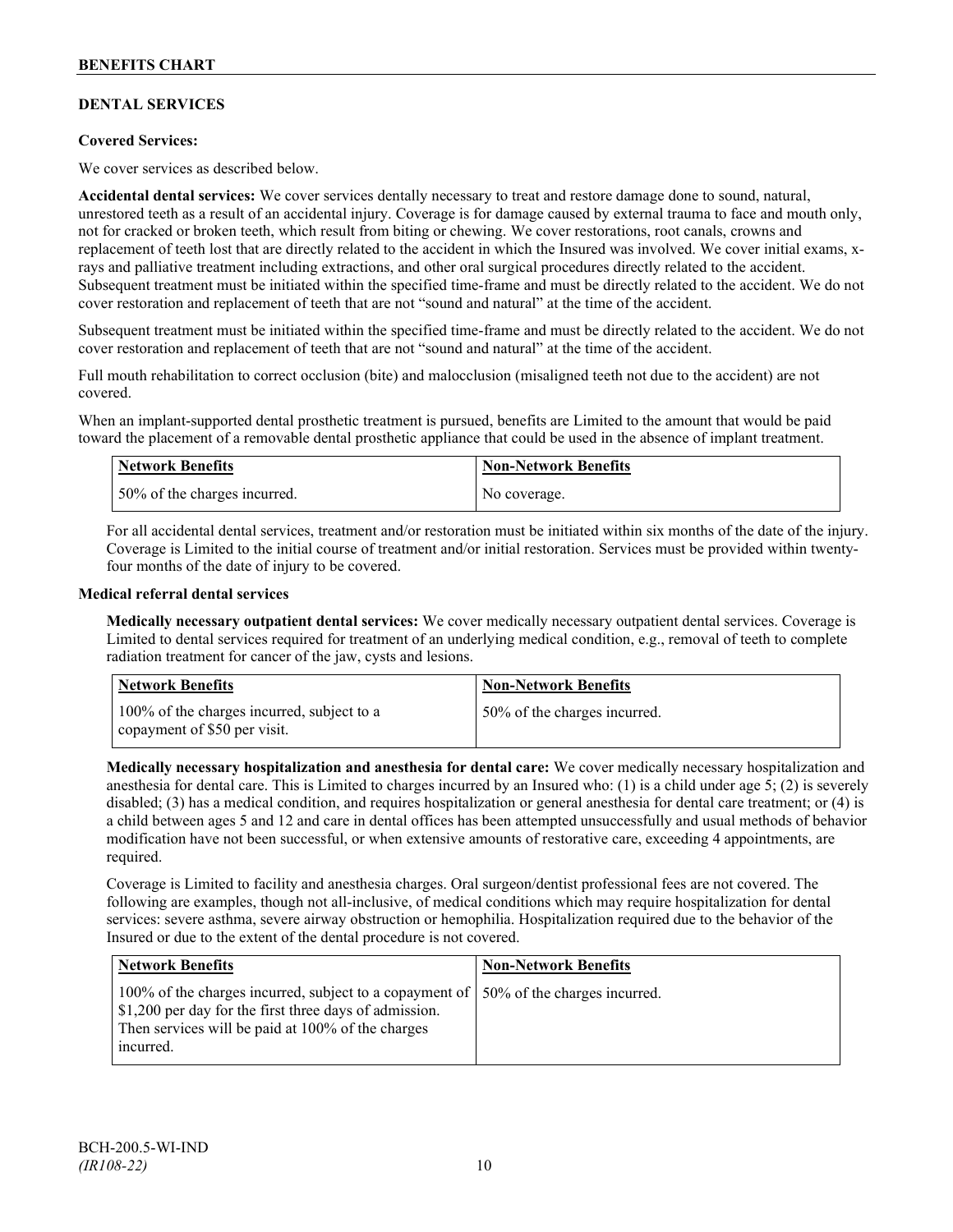**Medical complications of dental care:** We cover medical complications of dental care. Treatment must be medically necessary care and related to medical complications of non-covered dental care, including complications of the head, neck, or substructures.

| Network Benefits                                                           | <b>Non-Network Benefits</b>  |
|----------------------------------------------------------------------------|------------------------------|
| 100% of the charges incurred, subject to a<br>copayment of \$50 per visit. | 50% of the charges incurred. |

**Oral surgery:** We cover oral surgery. Coverage is Limited to treatment of medical conditions requiring oral surgery, such as treatment of oral neoplasm, non-dental cysts, fracture of the jaw, trauma of the mouth and jaw, and any other oral surgery procedures provided as medically necessary dental services.

| Network Benefits                                                           | <b>Non-Network Benefits</b>  |
|----------------------------------------------------------------------------|------------------------------|
| 100% of the charges incurred, subject to a<br>copayment of \$50 per visit. | 50% of the charges incurred. |

**Treatment of cleft lip and cleft palate:** We cover treatment of cleft lip and cleft palate of a dependent child, including orthodontic treatment and oral surgery directly related to the cleft. Dental services which are not required for the treatment of cleft lip or cleft palate are not covered. If a dependent child covered under your Policy is also covered under a dental plan which includes orthodontic services, that dental plan shall be considered primary for the necessary orthodontic services. Oral appliances are subject to the same copayment, conditions and limitations as durable medical equipment.

| <b>Network Benefits</b>                               | <b>Non-Network Benefits</b>                           |
|-------------------------------------------------------|-------------------------------------------------------|
| Coverage level is same as corresponding Network       | Coverage level is same as corresponding Non-Network   |
| Benefits, depending on type of service provided, such | Benefits, depending on type of service provided, such |
| as Office Visits for Illness or Injury, Inpatient or  | as Office Visits for Illness or Injury, Inpatient or  |
| Outpatient Hospital Services.                         | Outpatient Hospital Services.                         |

**Treatment of temporomandibular disorder (TMD) and craniomandibular disorder (CMD):** We cover diagnostic procedures, surgical treatment and non-surgical treatment (including intraoral splint therapy devices) for temporomandibular disorder (TMD) and craniomandibular disorder (CMD), which is medically necessary care. Dental services which are not required to directly treat TMD or CMD are not covered.

| <b>Network Benefits</b>                                                    | <b>Non-Network Benefits</b>  |
|----------------------------------------------------------------------------|------------------------------|
| 100% of the charges incurred, subject to a<br>copayment of \$50 per visit. | 50% of the charges incurred. |

**Not Covered:**

- Dental treatment, procedures or services not listed in this Benefits Chart.
- Accident-related dental services if treatment is: (1) provided to teeth which are not sound and natural; (2) to teeth which have been restored; (3) initiated beyond six months from the date of the injury; (4) received beyond the initial treatment or restoration; or (5) received beyond twenty-four months from the date of injury.
- Accident-related dental services by a Non-Network provider.
- Oral surgery to remove wisdom teeth.
- Orthognathic treatment or procedures and all related services.
- See "Services Not Covered" in your Policy.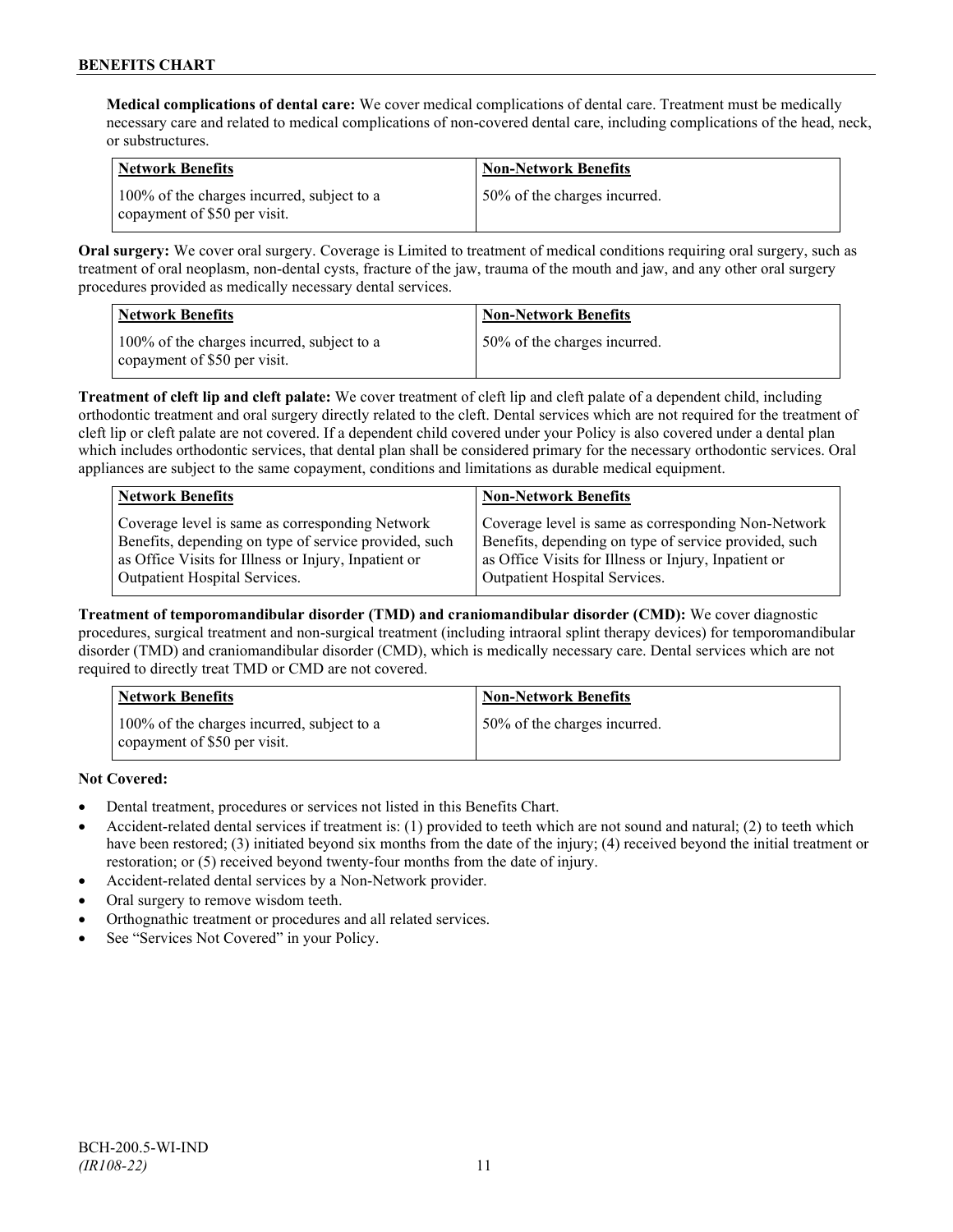## **DIABETIC EQUIPMENT AND SUPPLIES**

### **Covered Services:**

We cover physician prescribed medically appropriate and necessary drugs and supplies used in the management and treatment of diabetes for members with gestational, Type I or Type II diabetes including durable diabetic equipment and disposable supplies, as described below.

Certain items are only covered if your condition meets our coverage criteria and obtained through an authorized vendor. For more information on what we cover and any prior authorization requirements, call Member Services or log on to your "*my*HealthPartners" account at [healthpartners.com.](http://www.healthpartners.com/)

Insulin and medications for diabetes are covered as outpatient drugs under the "Prescription Drug Services" section.

**Pumps and pump supplies.** These include diabetic insulin pumps, diabetic infusion pumps and infusion pump supplies such as infusion sets, tubing, connectors and syringe reservoirs.

| <b>Network Benefits</b>      | <b>Non-Network Benefits</b>  |
|------------------------------|------------------------------|
| 50% of the charges incurred. | 50% of the charges incurred. |

## **All other durable equipment and diabetic supplies**

Durable Diabetic Equipment and Supplies. These include continuous glucose monitoring system (CGMS), transmitter, sensors and receivers, diabetic blood glucose monitors and control/calibrating solutions (for checking accuracy or testing equipment and test strips).

Disposable Diabetic Supplies. These are one-time use supplies, including syringes, lancets, lancet devices, blood and urine ketone test strips, and needles.

Certain diabetic supplies and equipment must be purchased at a pharmacy.

| <b>Network Benefits</b>      | <b>Non-Network Benefits</b>  |
|------------------------------|------------------------------|
| 50% of the charges incurred. | 50% of the charges incurred. |

## **Limitations:**

- No more than a 90-day supply of diabetic supplies are covered and dispensed at a time.
- We require that certain diabetic supplies and equipment be purchased at a pharmacy.
- Diabetic supplies and equipment are limited to certain models and brands.
- Durable medical equipment and supplies must be obtained from or repaired by approved vendors.
- Covered services and supplies are based on established medical policies, which are subject to periodic review and modification by the medical or dental directors. Our medical policy for diabetic supplies includes information on our required models and brands. These medical policies (medical coverage criteria) are available by calling Member Services, or logging on to your "*my*HealthPartners" account at healthpartners.com.

#### **Not Covered:**

- Replacement or repair of any covered items, if the items are (i) damaged or destroyed by misuse, abuse or carelessness, (ii) lost; or (iii) stolen.
- Duplicate or similar items.
- Labor and related charges for repair of any covered items which are more than the cost of replacement by an approved vendor.
- Batteries for monitors and equipment.
- Sales tax, mailing, delivery charges, service call charges.
- See "Services Not Covered" in your Policy.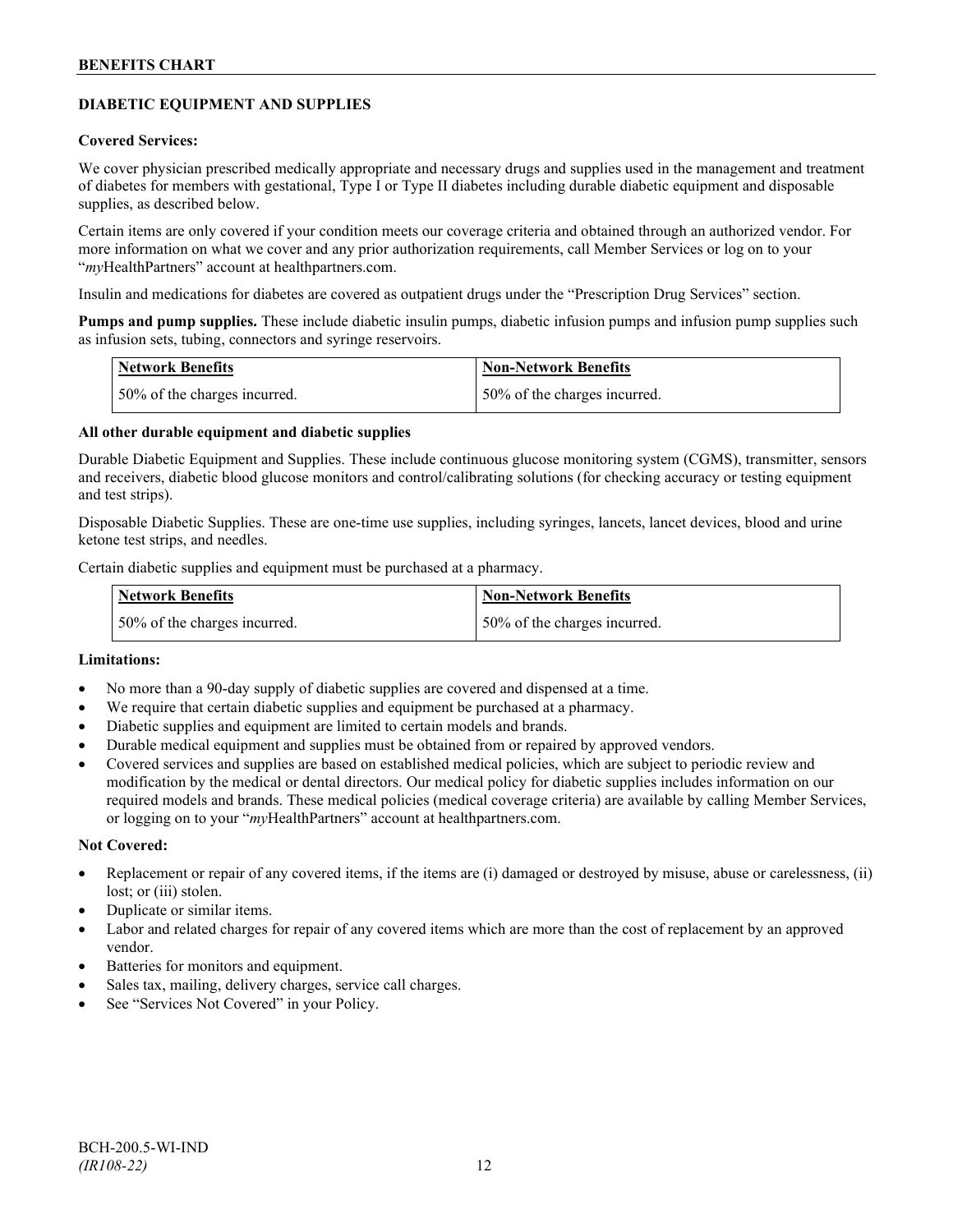## **DIAGNOSTIC IMAGING SERVICES**

## **Covered Services:**

We cover diagnostic imaging, when ordered by a provider and provided in a clinic or outpatient hospital facility.

We cover services provided in a clinic or outpatient hospital facility. To see the benefit level for inpatient hospital or skilled nursing facility services, see benefits under Inpatient Hospital and Skilled Nursing Facility Services.

## **Outpatient magnetic resonance imaging (MRI) and computed tomography (CT)**

| Network Benefits             | Non-Network Benefits         |
|------------------------------|------------------------------|
| 50% of the charges incurred. | 50% of the charges incurred. |

### **All other outpatient diagnostic imaging services**

#### **Services for illness or injury**

| <b>Network Benefits</b>                                                    | <b>Non-Network Benefits</b>  |
|----------------------------------------------------------------------------|------------------------------|
| 100% of the charges incurred, subject to a<br>copayment of \$80 per visit. | 50% of the charges incurred. |

### **Preventive services (MRI/CT procedures are not considered preventive)**

Diagnostic imaging services associated with preventive services are covered at the benefit level shown in the "Preventive Services" section of this Benefits Chart.

#### **Not Covered:**

See "Services Not Covered" in your Policy.

## **DURABLE MEDICAL EQUIPMENT, PROSTHETICS, ORTHOTICS AND SUPPLIES**

#### **Covered Services:**

We cover equipment and services, as described below.

We cover durable medical equipment and services, prosthetics, orthotics, and supplies, subject to the limitations below, including certain disposable supplies, and enteral feedings.

We cover external hearing aids, cochlear implants, and related treatment prescribed by a physician or by a licensed audiologist for Insureds under 18 years of age who have hearing loss.

We also cover basic hearing aids for Insureds age 18 or older for the correction of a hearing impairment.

Osseointegrated or bone-anchored hearing aids are only covered for Insureds who have hearing loss that is not correctable by any other procedure.

Hearing aids are Limited to one basic, standard hearing aid for each ear every three years.

A basic hearing aid is defined as a hearing device that consists of a microphone, amplifier, volume control, battery and receiver. It does not include upgrades above and beyond the functionality of a basic hearing aid, including, but not Limited to, hearing improvements for group settings, background noise, Bluetooth/remote control functionality, or extended warranties. Charges for upgrades above the cost of a basic, standard hearing aid are not covered.

Diabetic equipment and supplies are covered under the "Diabetic Equipment and Supplies" section.

| <b>Network Benefits</b>      | <b>Non-Network Benefits</b>  |
|------------------------------|------------------------------|
| 50% of the charges incurred. | 50% of the charges incurred. |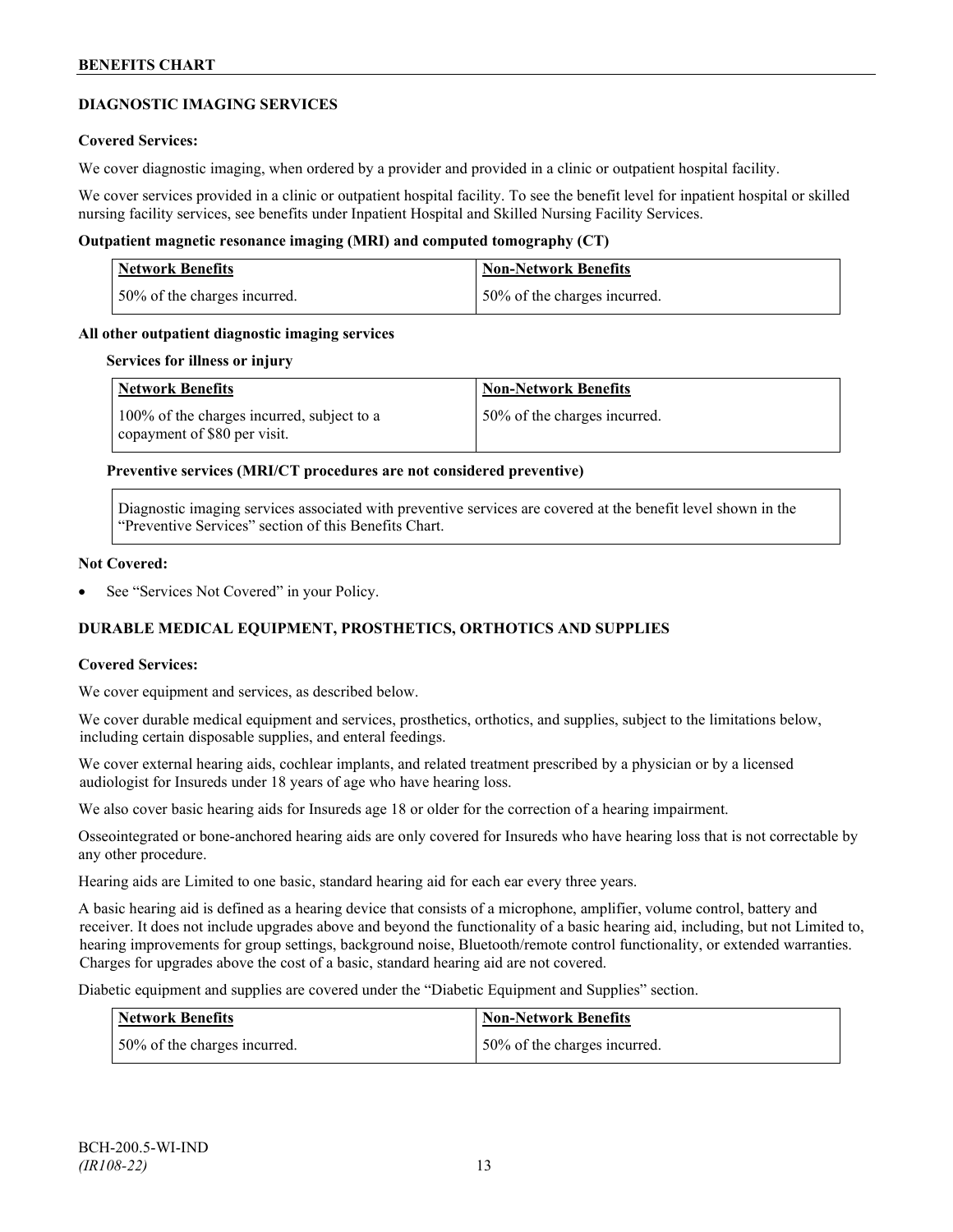## **Special dietary treatment for phenylketonuria (PKU) if it meets our medical coverage criteria**

| <b>Network Benefits</b>       | Non-Network Benefits         |
|-------------------------------|------------------------------|
| 150% of the charges incurred. | 50% of the charges incurred. |

## **Oral amino acid based elemental formula if it meets our medical coverage criteria**

| <b>Network Benefits</b>      | <b>Non-Network Benefits</b>  |
|------------------------------|------------------------------|
| 50% of the charges incurred. | 50% of the charges incurred. |

## **Limitations:**

Coverage of durable medical equipment is Limited by the following.

- Payment will not exceed the cost of an alternate piece of equipment or service that is effective and medically necessary.
- For prosthetic benefits, other than oral appliances for cleft lip and cleft palate, payment will not exceed the cost of an alternate piece of equipment or service that is effective, medically necessary and enables Insureds to conduct standard activities of daily living.
- We reserve the right to determine if an item will be approved for rental vs. purchase.
- We require that certain diabetic supplies and equipment be purchased at a pharmacy.
- Covered services and supplies are based on established medical policies which are subject to periodic review and modification by the medical directors. Our medical policy for diabetic supplies includes information on our required models and brands. These medical policies (medical coverage criteria) are available by calling Member Services, or logging on to your "*my*HealthPartners" account at [healthpartners.com.](http://www.healthpartners.com/)

## **Not Covered:**

Items which are not eligible for coverage include, but are not Limited to:

- Replacement or repair of any covered items, if the items are (i) damaged or destroyed by misuse, abuse or carelessness, (ii) lost; or *(iii)* stolen.
- Duplicate or similar items.
- Labor and related charges for repair of any covered items which are more than the cost of replacement by an approved vendor.
- Sales tax, mailing, delivery charges, service call charges.
- Items which are primarily educational in nature or for hygiene, vocation, comfort, convenience or recreation.
- Communication aids or devices: equipment to create, replace or augment communication abilities including, but not Limited to, speech processors, receivers, communication boards, or computer or electronic assisted communication.
- Implantable and osseointegrated or bone-anchored hearing aids and their fitting, except as specifically described in this Benefits Chart. This exclusion does not apply to cochlear implants.
- Eyeglasses, contact lenses and their fitting, measurement and adjustment, except as specifically described in this Benefits Chart.
- Hair prostheses (wigs).
- Household equipment which primarily has customary uses other than medical, such as, but not Limited to, exercise cycles, air purifiers, central or unit air conditioners, water purifiers, non-allergenic pillows, mattresses or waterbeds.
- Household fixtures including, but not Limited to, escalators or elevators, ramps, swimming pools and saunas.
- Modifications to the structure of the home including, but not Limited to, wiring, plumbing or charges for installation of equipment.
- Vehicle, car or van modifications including, but not Limited to, hand brakes, hydraulic lifts and car carrier.
- Rental equipment while owned equipment is being repaired by non-contracted vendors, beyond one month rental of medically necessary equipment.
- Other equipment and supplies, including, but not Limited to assistive devices, that we determine are not eligible for coverage.
- See "Services Not Covered" in your Policy.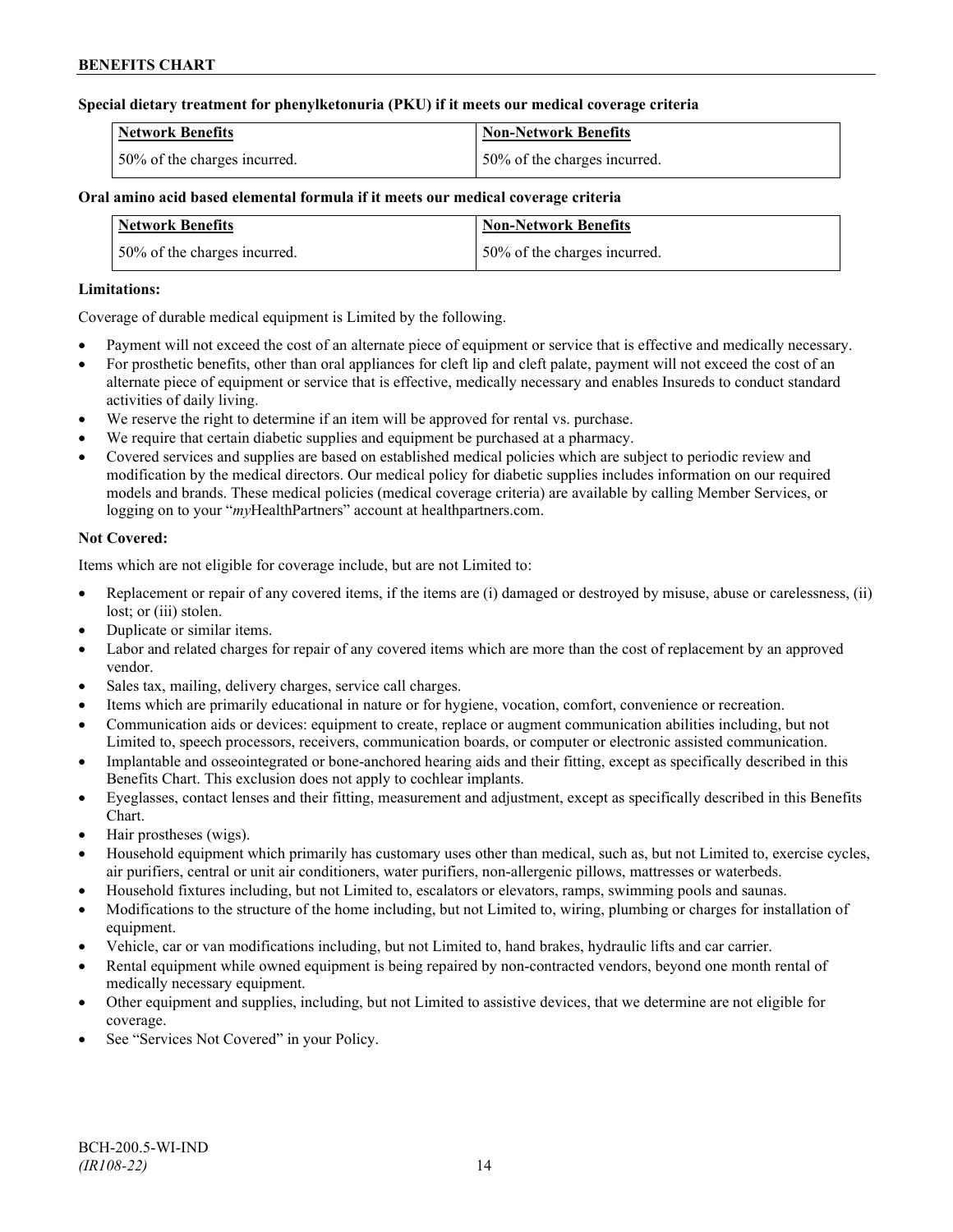## **EMERGENCY AND URGENTLY NEEDED CARE SERVICES**

### **Covered Services:**

We cover services for emergency care and urgently needed care if the services are otherwise eligible for coverage under your Policy.

**Urgently needed care.** These are services to treat an unforeseen illness or injury that:

- are required in order to prevent a serious deterioration in your health, and
- cannot be delayed until the next available clinic or office hours.

| <b>Network Benefits</b>                                                    | <b>Non-Network Benefits</b>   |
|----------------------------------------------------------------------------|-------------------------------|
| 100% of the charges incurred, subject to a<br>copayment of \$50 per visit. | 150% of the charges incurred. |

**Emergency care.** These are services to treat:

- the sudden, unexpected onset of illness or injury which, if left untreated or unattended until the next available clinic or office hours, would result in hospitalization, or
- a condition requiring professional health services immediately necessary to preserve life or stabilize health.

Emergency care includes emergency services as defined in Division BB, Title I, Section 102 of the Consolidated Appropriations Act of 2021.

When reviewing claims for coverage of emergency services, our medical director will take into consideration a reasonable layperson's belief that the circumstances required immediate medical care that could not wait until the next working day or next available clinic appointment.

## **Emergency care in a hospital emergency room, including professional services of a physician**

| <b>Network Benefits</b>                                                                   | <b>Non-Network Benefits</b> |
|-------------------------------------------------------------------------------------------|-----------------------------|
| 100% of the charges incurred, subject to a<br>copayment of \$750 per visit.               | See Network Benefits.       |
| Emergency room copayment is waived if admitted for<br>the same condition within 24 hours. |                             |

## **Inpatient emergency care in a hospital**

| <b>Network Benefits</b>                                                                                                                                                               | <b>Non-Network Benefits</b> |
|---------------------------------------------------------------------------------------------------------------------------------------------------------------------------------------|-----------------------------|
| 100% of the charges incurred, subject to a copayment of  <br>\$1,200 per day for the first three days of admission.<br>Then services will be paid at 100% of the charges<br>incurred. | See Network Benefits.       |

## **Not Covered:**

See "Services Not Covered" in your Policy.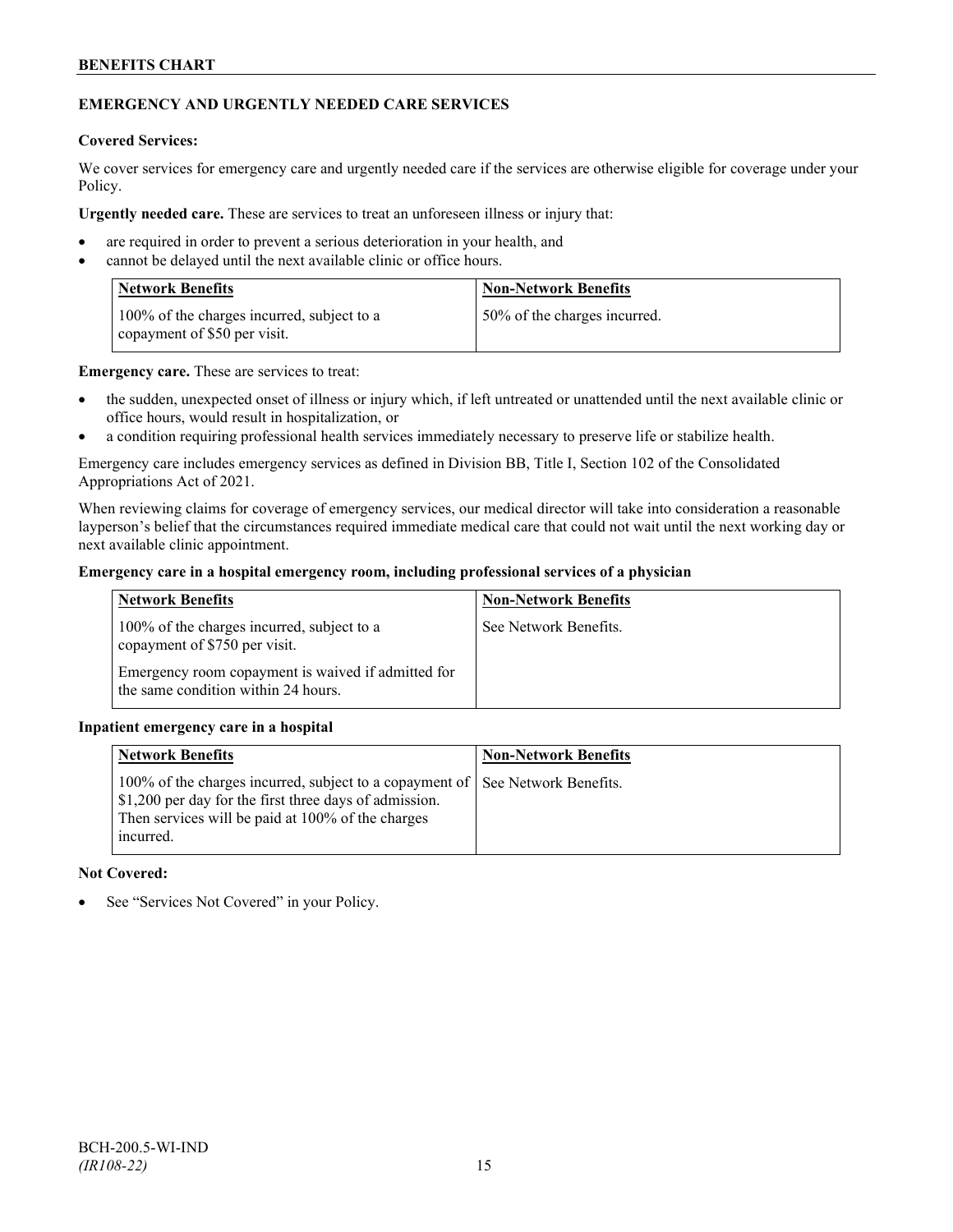## **GENE THERAPY**

## **Covered Services:**

We cover gene therapy treatment that meets our current medical coverage criteria.

| <b>Network Benefits</b>                                                                                                                                                                                 | <b>Non-Network Benefits</b> |
|---------------------------------------------------------------------------------------------------------------------------------------------------------------------------------------------------------|-----------------------------|
| Coverage level is same as corresponding Network<br>Benefit, depending on type of service provided, such as<br>Office Visits for Illness or Injury, Inpatient or<br><b>Outpatient Hospital Services.</b> | No coverage.                |

## **Limitations:**

- Gene therapy must be provided by a designated provider.
- Specific types of gene therapy are Limited to therapies and conditions specified in our medical coverage criteria.

### **Not Covered:**

See "Services Not Covered" in your Policy.

## **HEALTH EDUCATION**

### **Covered Services:**

We cover education for preventive services and education for the management of chronic health problems (such as diabetes).

| <b>Network Benefits</b>       | Non-Network Benefits         |
|-------------------------------|------------------------------|
| 100% of the charges incurred. | 50% of the charges incurred. |

#### **Not Covered:**

See "Services Not Covered" in your Policy.

## **HOME-BASED COMPREHENSIVE HEALTH RISK ASSESSMENT**

#### **Covered Services:**

If you meet our criteria for coverage, you may qualify for our home-based comprehensive health risk assessment program. The program covers a health assessment with a designated nurse practitioner.

| <b>Network Benefits</b>       | <b>Non-Network Benefits</b> |
|-------------------------------|-----------------------------|
| 100% of the charges incurred. | No coverage.                |

#### **Not Covered:**

See "Services Not Covered" in your Policy.

## **HOME HEALTH SERVICES**

## **Covered Services:**

We cover skilled nursing services, physical therapy, occupational therapy, speech therapy, respiratory therapy and other therapeutic services, non-routine prenatal and routine postnatal well child visits (as described in our medical coverage criteria), phototherapy services for newborns, home health aide services and other eligible home health services when provided in your home, if you are homebound (i.e., unable to leave home without considerable effort due to a medical condition). Lack of transportation does not constitute homebound status. For phototherapy services for newborns and high risk prenatal services, supplies and equipment are included.

We cover total parenteral nutrition/intravenous ("TPN/IV") therapy, equipment, supplies and drugs in connection with IV therapy. IV line care kits are covered under Durable Medical Equipment.

BCH-200.5-WI-IND *(IR108-22)* 16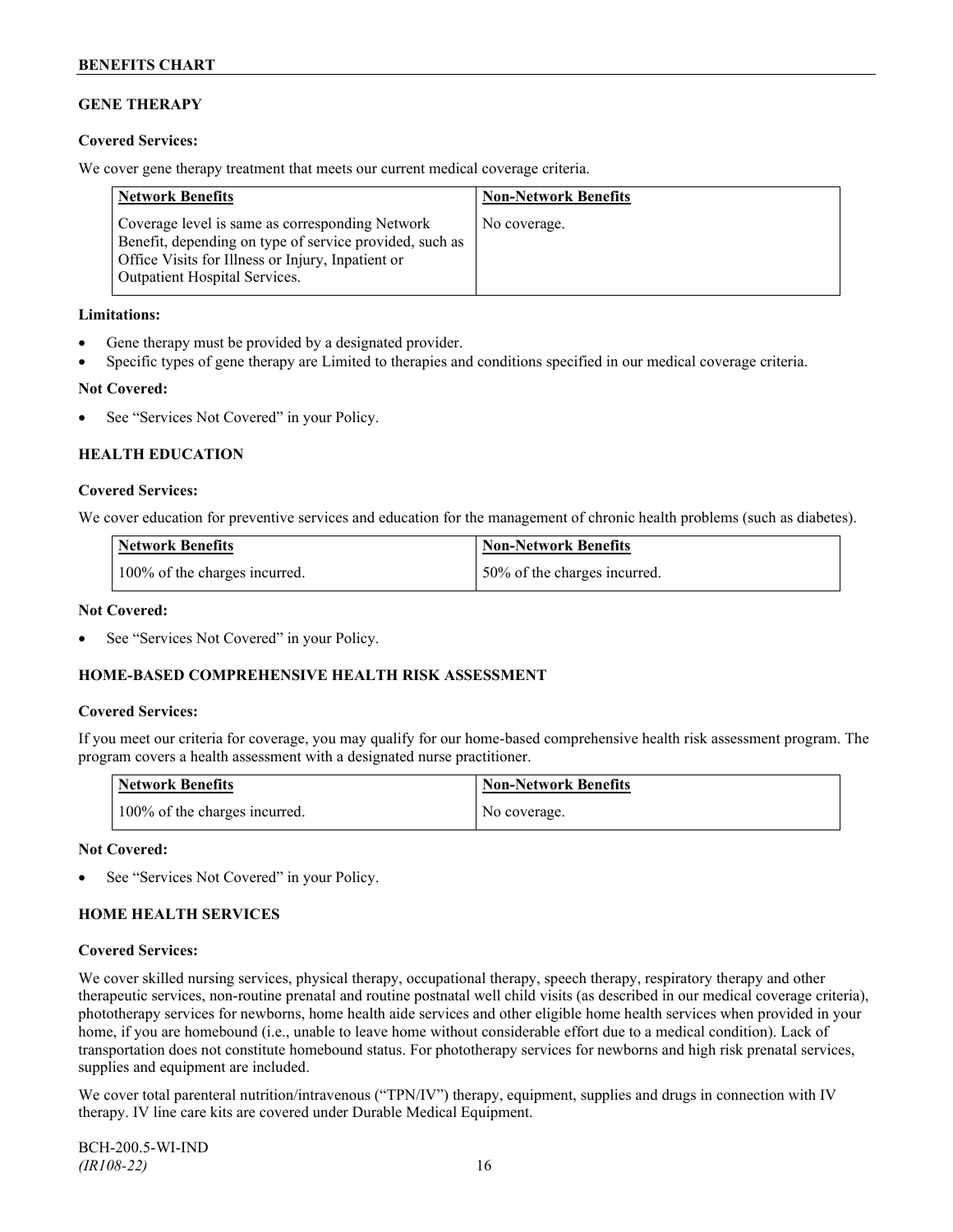We cover palliative care benefits. Palliative care includes symptom management, education and establishing goals of care. We waive the requirement that you be homebound for a Limited number of home visits for palliative care (as shown in this Benefits Chart), if you have a life-threatening, non-curable condition which has a prognosis of survival of two years or less. Additional palliative care visits are eligible under the home health services benefit if you are homebound and meet all other requirements defined in this section.

You do not need to be homebound to receive total parenteral nutrition/intravenous ("TPN/IV") therapy.

Home health services are eligible and covered only when:

- medically necessary; and
- provided as rehabilitative care, terminal care or maternity care; and
- ordered by a physician, and included in the written home care plan.

## **Physical therapy, occupational therapy, speech therapy, respiratory therapy, home health aide services and palliative care**

### **Primary Care Providers**

| Network Benefits                                                           | <b>Non-Network Benefits</b> |
|----------------------------------------------------------------------------|-----------------------------|
| 100% of the charges incurred, subject to a<br>copayment of \$25 per visit. | No coverage.                |

### **Specialty Care Providers**

| Network Benefits                                                           | <b>Non-Network Benefits</b> |
|----------------------------------------------------------------------------|-----------------------------|
| 100% of the charges incurred, subject to a<br>copayment of \$50 per visit. | No coverage.                |

If more than one home health visit occurs in a day, a separate copayment applies to each. For example, if an occupational therapist and a physical therapist visit a member in the same day, a separate copayment will be charged for each visit.

#### **TPN/IV therapy, skilled nursing services, non-routine prenatal/postnatal services and phototherapy**

| <b>Network Benefits</b>       | <b>Non-Network Benefits</b> |
|-------------------------------|-----------------------------|
| 100% of the charges incurred. | No coverage.                |

Each 24-hour visit (or shifts up to 24-hour visits) equals one visit and counts toward the Maximum visits for all other services shown below. Any visit that lasts less than 24 hours regardless of the length of the visit, will count as one visit toward the Maximum visits for all other services shown below. All visits must be medically necessary and benefit eligible.

#### **Routine postnatal well child visits**

| Network Benefits              | Non-Network Benefits         |
|-------------------------------|------------------------------|
| 100% of the charges incurred. | 50% of the charges incurred. |

#### **Maximum visits for palliative care:**

If you are eligible to receive palliative care in the home and you are not homebound, there is a maximum of 12 visits per calendar year.

#### **Maximum visits for all services other than palliative care:**

| Network Benefits             | <b>Non-Network Benefits</b> |
|------------------------------|-----------------------------|
| 60 visits per calendar year. | No coverage.                |

The routine postnatal well child visits do not count toward the visit limit.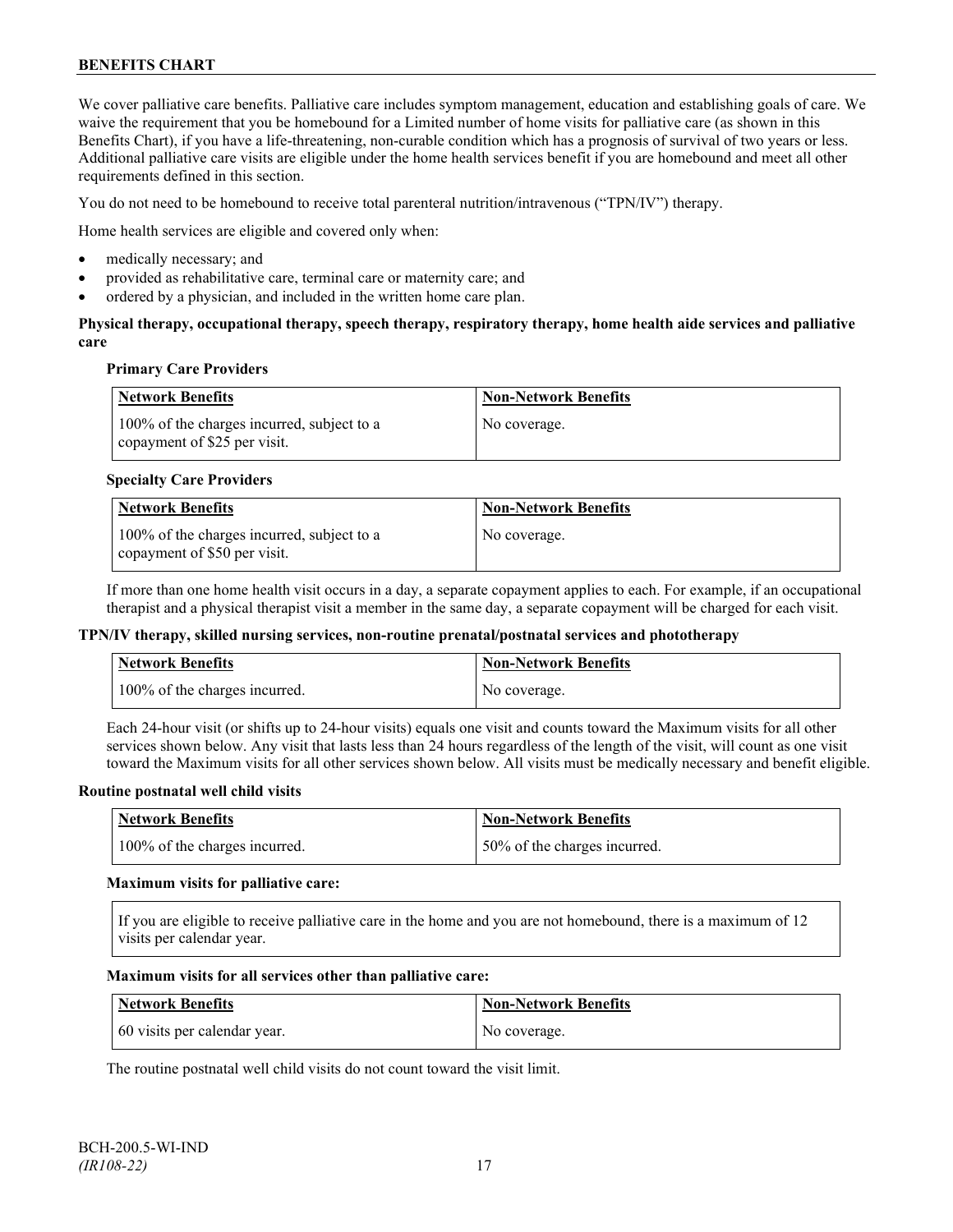## **Limitations:**

- Home health services are not provided as a substitute for a primary caregiver in the home or as relief (respite) for a primary caregiver in the home. We will not reimburse family members or residents in your home for the above services.
- A service shall not be considered a skilled nursing service merely because it is performed by, or under the direct supervision of, a licensed nurse. Where a service (such as tracheotomy suctioning or ventilator monitoring) or like services, can be safely and effectively performed by a non-medical person (or self-administered), without the direct supervision of, a licensed nurse, the service shall not be regarded as a skilled nursing service, whether or not a skilled nurse actually provides the service. The unavailability of a competent person to provide a non-skilled service shall not make it a skilled service when a skilled nurse provides it. Only the skilled nursing component of so-called "blended" services (i.e. services which include skilled and non-skilled components) are covered under this Benefits Chart.

## **Not Covered:**

- Home Health Services by a Non-Network provider.
- Financial or legal counseling services.
- Housekeeping or meal services in your home.
- Private duty nursing services.
- Services provided by a family member or enrollee, or a resident in the enrollee's home.
- Vocational rehabilitation and recreational or educational therapy. Recreation therapy is therapy provided solely for the purpose of recreation, including, but not Limited to: (a) requests for physical therapy or occupational therapy to improve athletic ability, and (b) braces or guards to prevent sports injuries.
- See "Services Not Covered" in your Policy.

## **HOME HOSPICE SERVICES**

## **Applicable Definitions:**

**Part-time.** This is up to two hours of service per day, more than two hours is considered continuous care.

**Continuous Care.** This is from two to twelve hours of service per day provided by a registered nurse, licensed practical nurse, or home health aide, during a period of crisis in order to maintain a terminally ill patient at home.

**Appropriate Facility.** This is a nursing home, hospice residence, or other inpatient facility.

**Custodial Care Related to Hospice Services.** This means providing assistance in the activities of daily living and the care needed by a terminally ill patient which can be provided by primary caregiver (i.e., family member or friend) who is responsible for the patient's home care.

## **Covered Services:**

**Home hospice program:** We cover the services described below if you are terminally ill and accepted as a home hospice program participant. You must meet the eligibility requirements of the program, and elect to receive services through the home hospice program. The services will be provided in your home, with inpatient care available when medically necessary as described below. If you elect to receive hospice services, you do so in lieu of curative treatment for your terminal illness for the period you are enrolled in the home hospice program.

**Eligibility:** In order to be eligible to be enrolled in the home hospice program, you must: (1) be a terminally ill patient (prognosis of six months or less); (2) have chosen a palliative treatment focus (i.e., emphasizing comfort and supportive services rather than treatment attempting to cure the disease or condition); and (3) continue to meet the terminally ill prognosis as reviewed by our medical director or his or her designee over the course of care. You may withdraw from the home hospice program at any time.

**Eligible services:** Hospice services include the following services provided in accordance with an approved hospice treatment plan:

- Home Health Services:
	- o Part-time care provided in your home by an interdisciplinary hospice team (which may include a physician, nurse, social worker, and spiritual counselor) and medically necessary home health services are covered.
	- o One or more periods of continuous care in your home or in a setting which provides day care for pain or symptom management, when medically necessary, will be covered.
- Inpatient Services: We cover medically necessary inpatient services.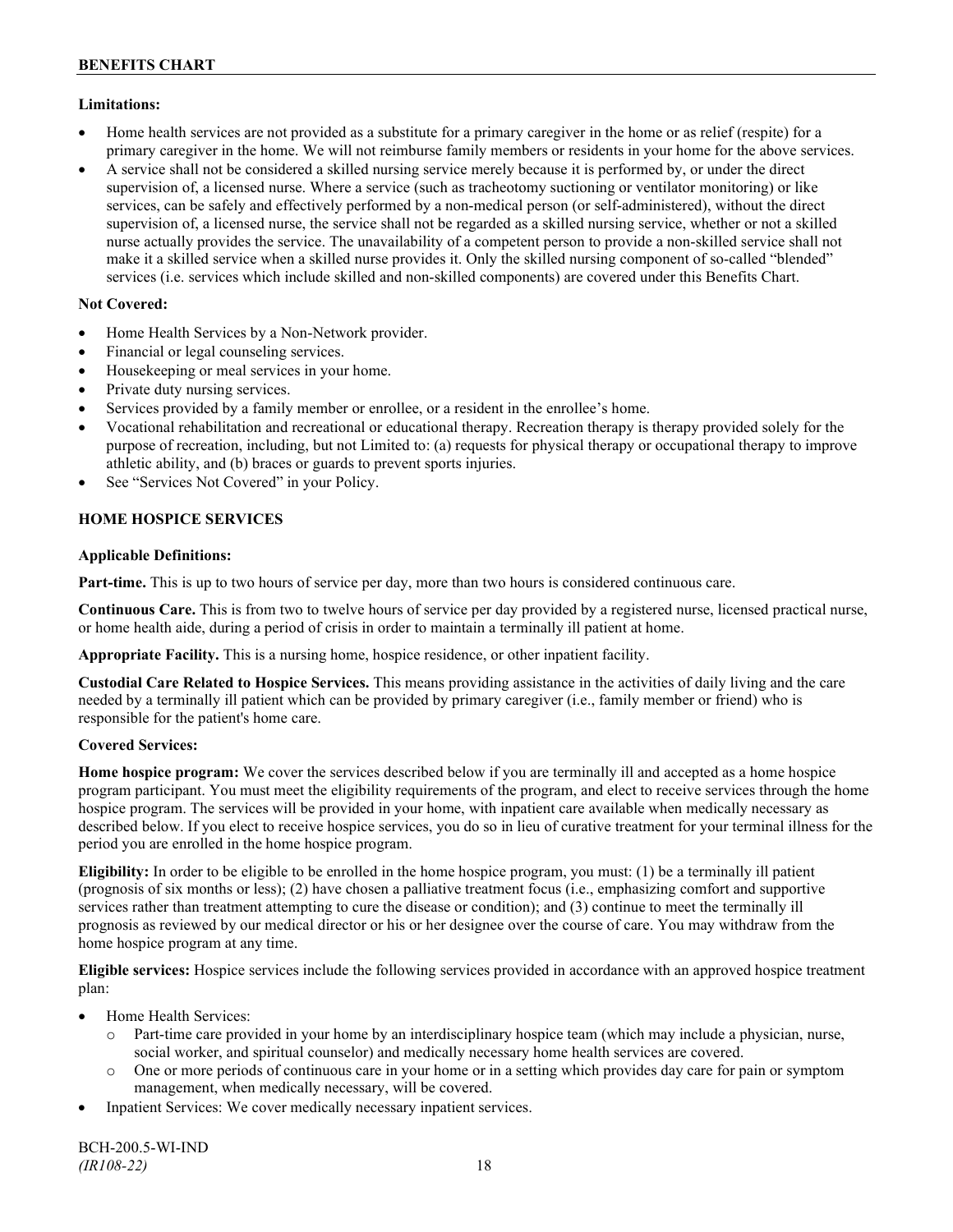- Other Services:
	- o Respite care is covered for care in your home or in an appropriate facility, to give your primary caregivers (i.e., family members or friends) rest and/or relief when necessary in order to maintain a terminally ill patient at home*.*
	- o Medically necessary medications for pain and symptom management.
	- o Semi-electric hospital beds and other durable medical equipment are covered.
	- o Emergency and non-emergency care is covered.

| <b>Network Benefits</b>      | <b>Non-Network Benefits</b> |
|------------------------------|-----------------------------|
| 50% of the charges incurred. | No coverage.                |

Respite care is Limited to 5 days per episode, and respite care and continuous care combined are Limited to 30 days.

## **Not Covered:**

- Home Hospice Services by a Non-Network provider.
- Financial or legal counseling services.
- Housekeeping or meal services in your home.
- Custodial or maintenance care related to hospice services, whether provided in the home or in a nursing home.
- Any service not specifically described as covered services under this home hospice services benefits.
- Any services provided by members of your family or residents in your home.
- See "Services Not Covered" in your Policy.

## **HOSPITAL AND SKILLED NURSING FACILITY SERVICES**

## **Covered Services:**

We cover services as described below.

## **Medical or surgical hospital services**

**Inpatient hospital services:** We cover the following medical or surgical services, for the treatment of acute illness or injury, which require the level of care only provided in an acute care facility. These services must be authorized by a physician.

Inpatient hospital services include: room and board; the use of operating or maternity delivery rooms; intensive care facilities; newborn nursery facilities; general nursing care, anesthesia, laboratory and diagnostic imaging services, radiation therapy, physical therapy, prescription drugs or other medications administered during treatment, blood and blood products (unless replaced), and blood derivatives, and other diagnostic or treatment related hospital services; physician and other professional medical and surgical services provided while in the hospital, including gender confirmation surgery that meets medical coverage criteria.

We cover, following a vaginal delivery, a minimum of 48 hours of inpatient care for the mother and newborn child. We cover, following a caesarean section delivery, a minimum of 96 hours of inpatient care for the mother and newborn child.

Health insurance issuers generally may not, under Federal law, restrict benefits for any hospital length of stay in connection with childbirth for the mother of newborn child to less than 48 hours following a vaginal delivery, or less than 96 hours following a caesarean section. However, Federal law generally does not prohibit the mother's or newborn's attending provider, after consulting with the mother, from discharging the mother or her newborn earlier than 48 hours (or 96 hours as applicable). In any case plans and issuers may not, under Federal law, require that a provider obtain authorization from the plan or the insurance issuer for prescribing a length of stay not in excess of 48 hours (or 96 hours).

| <b>Network Benefits</b>                                                                                                                                                                                            | <b>Non-Network Benefits</b> |
|--------------------------------------------------------------------------------------------------------------------------------------------------------------------------------------------------------------------|-----------------------------|
| 100% of the charges incurred, subject to a copayment of   50% of the charges incurred.<br>\$1,200 per day for the first three days of admission.<br>Then services will be paid at 100% of the charges<br>incurred. |                             |

Each Insured's admission or confinement, including that of a newborn child, is separate and distinct from the admission or confinement of any other Insured.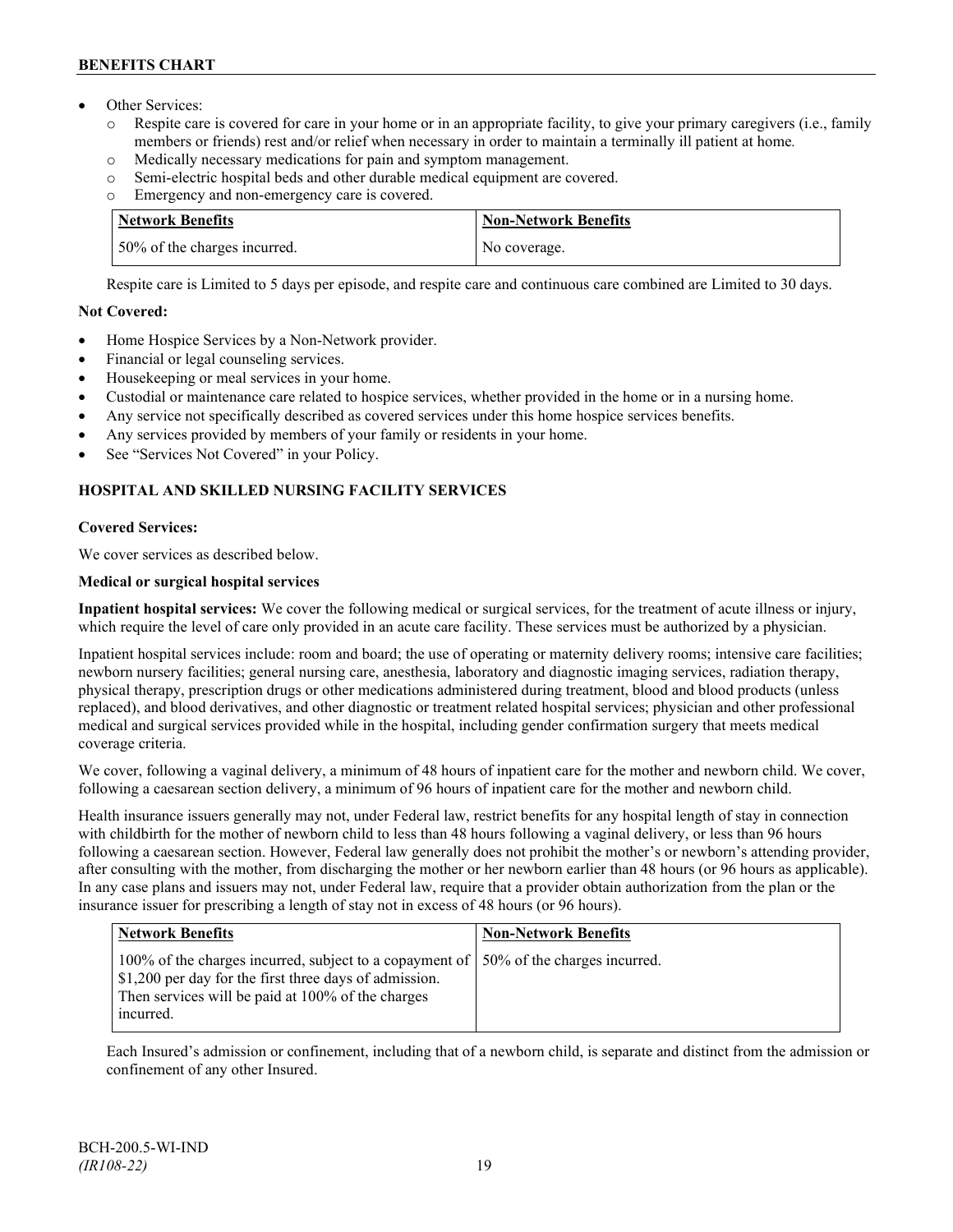**Outpatient hospital, ambulatory care or surgical facility services:** We cover the following medical and surgical services, for diagnosis or treatment of illness or injury on an outpatient basis. These services must be authorized by a physician.

Outpatient services include: use of operating rooms, maternity delivery rooms or other outpatient departments, rooms or facilities; and the following outpatient services: general nursing care, anesthesia, laboratory and diagnostic imaging services, radiation therapy, physical therapy, drugs administered during treatment, blood and blood products (unless replaced), and blood derivatives, and other diagnostic or treatment related outpatient services; physician and other professional medical and surgical services provided while an outpatient, including colonoscopies, and gender confirmation surgery that meets medical coverage criteria.

To see the benefit level for diagnostic imaging services, laboratory services and physical therapy, see benefits under Diagnostic Imaging Services, Laboratory Services and Physical Therapy in this Benefits Chart.

| <b>Network Benefits</b>                                                     | <b>Non-Network Benefits</b>  |
|-----------------------------------------------------------------------------|------------------------------|
| 100% of the charges incurred, subject to a<br>copayment of \$500 per visit. | 50% of the charges incurred. |

### **Outpatient professional services of a physician**

| <b>Network Benefits</b>                                                    | <b>Non-Network Benefits</b>  |
|----------------------------------------------------------------------------|------------------------------|
| 100% of the charges incurred, subject to a<br>copayment of \$75 per visit. | 50% of the charges incurred. |

**Skilled nursing facility care:** We cover room and board, daily skilled nursing and related ancillary services for post-acute treatment and rehabilitative care of illness or injury that meets medical coverage criteria.

| <b>Network Benefits</b>                                                                                           | <b>Non-Network Benefits</b>                  |
|-------------------------------------------------------------------------------------------------------------------|----------------------------------------------|
| 100% of the charges incurred, subject to a copayment<br>of \$1,200 per day for the first three days of admission. | 50% of the charges incurred.                 |
| Then services will be paid at 100% of the charges<br>incurred.                                                    | Limited to a 30 day maximum per confinement. |
| Limited to a 30 day maximum per confinement.                                                                      |                                              |

Each day of services provided under the Network Benefits and Non-Network Benefits, combined, applies toward the maximum shown above.

## **Not Covered:**

- Services for items for personal convenience, such as television rental, are not covered.
- See "Services Not Covered" in your Policy.

## **INFERTILITY DIAGNOSIS**

## **Covered Services:**

We cover the diagnosis of infertility. These services include diagnostic procedures and tests provided in connection with an infertility evaluation, office visits and consultations to diagnose infertility.

| <b>Network Benefits</b>                                                    | <b>Non-Network Benefits</b>  |
|----------------------------------------------------------------------------|------------------------------|
| 100% of the charges incurred, subject to a<br>copayment of \$50 per visit. | 50% of the charges incurred. |

Coverage is Limited to office visits and consultations to diagnose infertility. Treatment is not covered.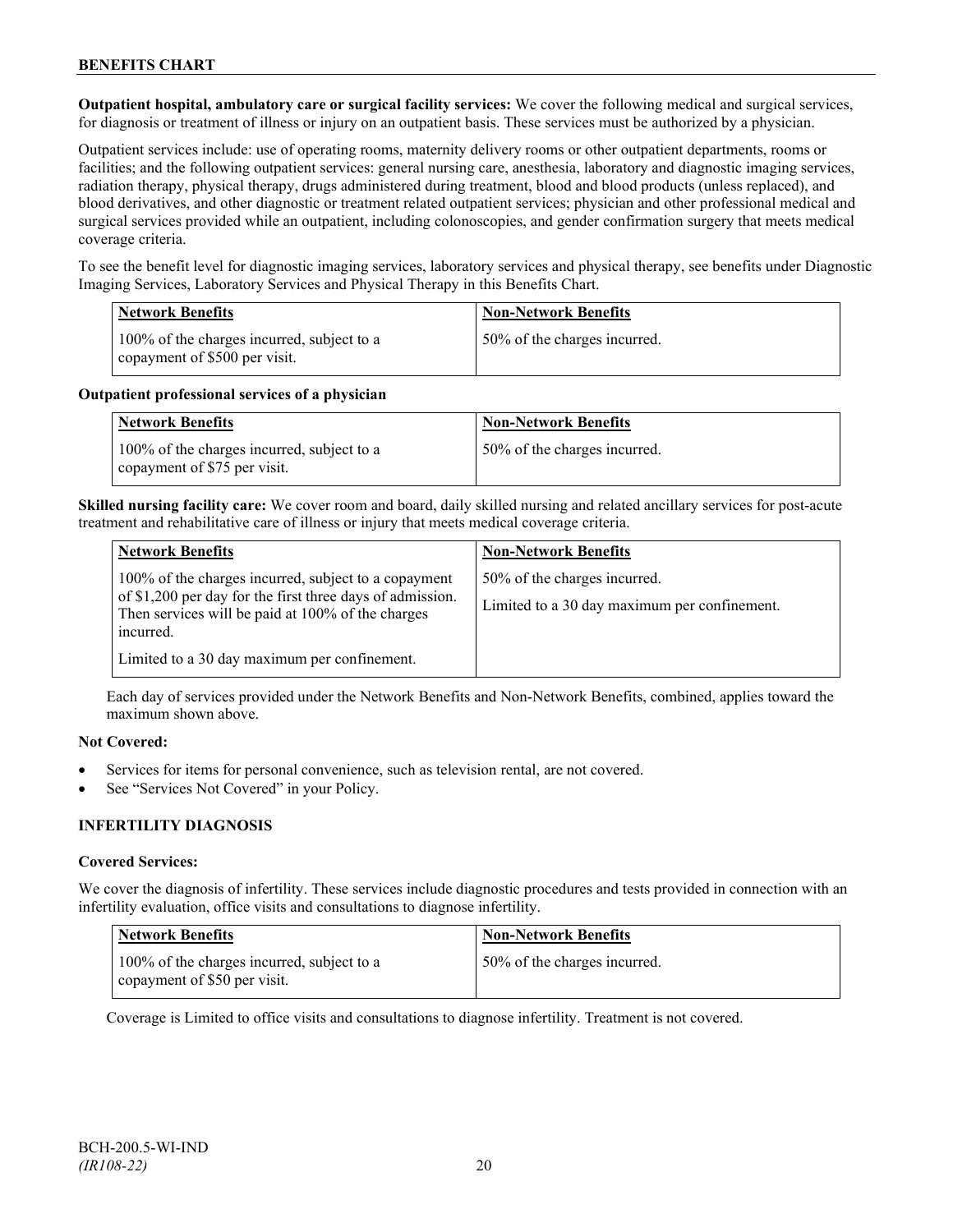## **Not Covered:**

- Infertility/fertility treatment, including, but not limited to, office visits, laboratory services, diagnostic imaging services, and fertility drugs, reversal of sterilization, and sperm, ova or embryo acquisition, retrieval or storage; however, we do cover office visits and consultations to diagnose infertility.
- Services related to the establishment of surrogate pregnancy and fees for a surrogate. However, pregnancy and maternity services are covered for an Insured under this Benefits Chart, including a surrogate pregnancy.
- See "Services Not Covered" in your Policy.

## **LABORATORY SERVICES**

### **Covered Services:**

We cover laboratory tests when ordered by a provider and provided in a clinic or outpatient hospital facility. This includes blood tests to detect lead exposure in children between the ages of 6 months and 72 months.

To see the benefit level for inpatient hospital or skilled nursing facility services, see benefits under Inpatient Hospital and Skilled Nursing Facility Services in this Benefits Chart.

**Prostate-specific antigen (PSA) testing.** We cover prostate cancer screening for men 40 years of age or over who are symptomatic or in a high-risk category and for all men 50 years of age or older.

| <b>Network Benefits</b>                                                    | <b>Non-Network Benefits</b>  |
|----------------------------------------------------------------------------|------------------------------|
| 100% of the charges incurred, subject to a<br>copayment of \$45 per visit. | 50% of the charges incurred. |

### **All other laboratory services**

#### **Services for illness or injury**

| <b>Network Benefits</b>                                                    | <b>Non-Network Benefits</b>  |
|----------------------------------------------------------------------------|------------------------------|
| 100% of the charges incurred, subject to a<br>copayment of \$45 per visit. | 50% of the charges incurred. |

#### **Preventive services**

Laboratory services associated with preventive services are covered at the benefit level shown in the "Preventive Services" section of this Benefits Chart.

#### **Not Covered:**

See "Services Not Covered" in your Policy.

## **MASTECTOMY RECONSTRUCTION BENEFIT**

#### **Covered Services:**

We cover reconstruction of the breast on which the mastectomy has been performed; surgery and reconstruction of the other breast to produce symmetrical appearance, and prostheses and physical complications of all stages of mastectomy, including lymphedemas.

| <b>Network Benefits</b>                               | <b>Non-Network Benefits</b>                           |
|-------------------------------------------------------|-------------------------------------------------------|
| Coverage level is same as corresponding Network       | Coverage level is same as corresponding Non-Network   |
| Benefits, depending on type of service provided, such | Benefits, depending on type of service provided, such |
| as Office Visits for Illness or Injury, Inpatient or  | as Office Visits for Illness or Injury, Inpatient or  |
| Outpatient Hospital Services.                         | Outpatient Hospital Services.                         |

## **Not Covered:**

See "Services Not Covered" in your Policy.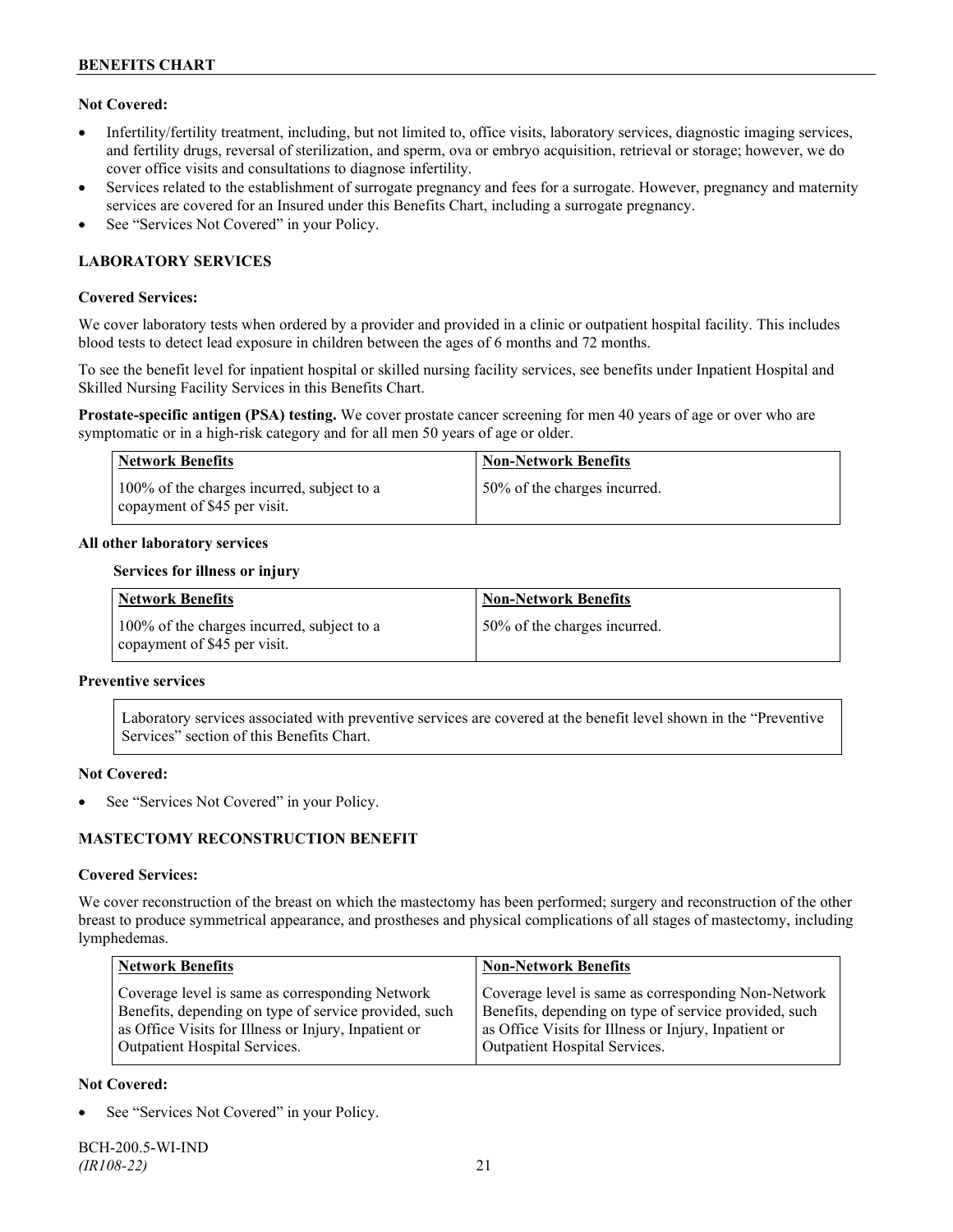## **MEDICATION THERAPY DISEASE MANAGEMENT PROGRAM**

## **Covered Services:**

If you meet our criteria for coverage, you may qualify for our Medication Therapy Disease Management Program.

The program covers consultations with a designated Network pharmacist.

Covered services are based on established medical policies, which are subject to periodic review and modification by the medical directors. These medical policies (medical coverage criteria) are available by calling Member Services, or logging on to your "*my*HealthPartners" account at [healthpartners.com.](http://www.healthpartners.com/)

| <b>Network Benefits</b>       | <b>Non-Network Benefits</b> |
|-------------------------------|-----------------------------|
| 100% of the charges incurred. | No coverage.                |

### **Not Covered:**

See "Services Not Covered" in your Policy.

## **OFFICE VISITS FOR ILLNESS OR INJURY**

### **Covered Services:**

We cover the following when medically necessary: professional medical and surgical services and related supplies, including biofeedback, of physicians and other health care providers; blood and blood products (unless replaced) and blood derivatives.

We cover diagnosis and treatment of illness or injury to the eyes. Where contact or eye glass lenses are prescribed as medically necessary for the post-operative treatment of cataracts or for the treatment of aphakia, acute or chronic corneal pathology or keratoconus, we cover the initial evaluation, lenses and fitting. Insureds must pay for lens replacement beyond the initial pair.

Services received via video, e-visit or telephone are covered under the "Telehealth/Telemedicine Services" section.

#### **Office visits**

#### **Primary Care Providers**

| <b>Network Benefits</b>                                                    | <b>Non-Network Benefits</b>  |
|----------------------------------------------------------------------------|------------------------------|
| 100% of the charges incurred, subject to a<br>copayment of \$25 per visit. | 50% of the charges incurred. |

#### **Specialty Care Providers**

| <b>Network Benefits</b>                                                    | <b>Non-Network Benefits</b>  |
|----------------------------------------------------------------------------|------------------------------|
| 100% of the charges incurred, subject to a<br>copayment of \$50 per visit. | 50% of the charges incurred. |

#### **Convenience clinics**

| <b>Network Benefits</b>                                                    | <b>Non-Network Benefits</b>  |
|----------------------------------------------------------------------------|------------------------------|
| 100% of the charges incurred, subject to a<br>copayment of \$10 per visit. | 50% of the charges incurred. |

### **Injections administered in a physician's office, other than immunizations**

#### **Allergy injections**

| <b>Network Benefits</b>                                                             | Non-Network Benefits         |
|-------------------------------------------------------------------------------------|------------------------------|
| 100% of the charges incurred, subject to a<br>copayment of \$2 per date of service. | 50% of the charges incurred. |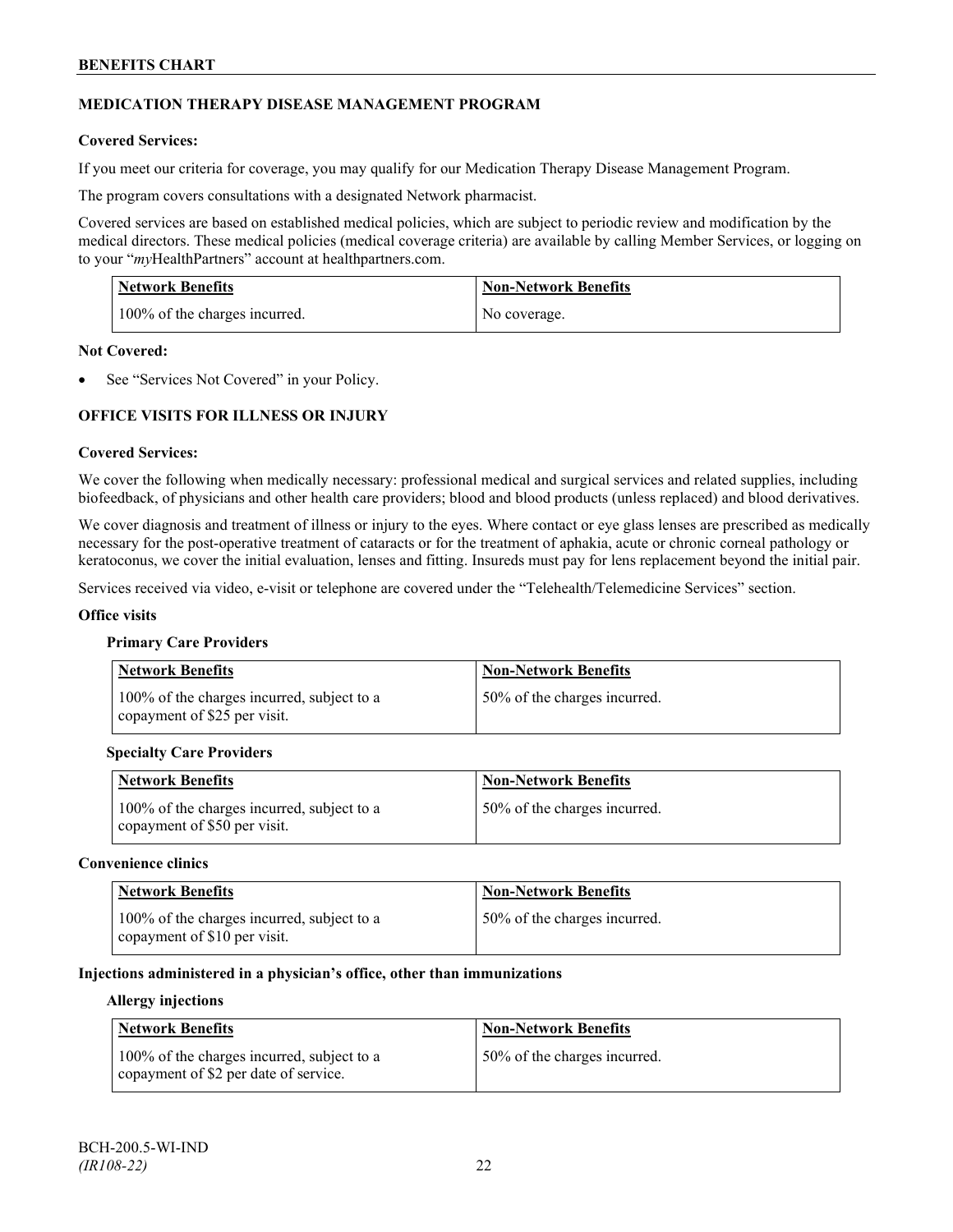## **All other injections**

| <b>Network Benefits</b>                                                             | <b>Non-Network Benefits</b>  |
|-------------------------------------------------------------------------------------|------------------------------|
| 100% of the charges incurred, subject to a<br>copayment of \$2 per date of service. | 50% of the charges incurred. |

## **Not Covered:**

- Court ordered treatment, except as described in this Benefits Chart. Any resulting court ordered treatment for mental health services will be subject to the Policy's requirement for medical necessity.
- See "Services Not Covered" in your Policy.

## **PEDIATRIC EYEWEAR**

### **Covered Services:**

We cover pediatric eyewear for children.

Routine eye exams are covered under the "Preventive Services" section.

| <b>Network Benefits</b>      | Non-Network Benefits |
|------------------------------|----------------------|
| 50% of the charges incurred. | No coverage.         |

### **Limitations:**

- Coverage under this provision will continue until the end of the month in which the child turns 19.
- Limited to one of the following per calendar year:
	- o one pair of eyeglasses including one set of prescription lenses, frames from the designated eyewear collection, and anti scratch coating; or
	- o one pair of non-disposable contact lenses; or
	- a one year supply of disposable contact lenses.
- Contact lens fittings are limited to two per calendar year.

#### **Not Covered:**

- Frames that are not included in the designated eyewear collection are not covered. However, one pair of lenses will be covered if a member chooses frames outside the designated eyewear collection.
- More than one pair of lenses or frames or non-disposable contacts per calendar year, regardless of the reason. This includes replacement of eyeglasses or contact lenses due to loss, breakage, theft, or change in prescription.
- Safety glasses or goggles for sports or vocational reasons.
- Upgrades including, but not limited to, UV protection and no-line multifocal lenses.
- See "Services Not Covered" in your Policy.

## **PHYSICAL THERAPY, OCCUPATIONAL THERAPY, SPEECH THERAPY AND OTHER SPECIFIED THERAPIES**

## **Covered Services:**

We cover the following physical therapy, occupational therapy and speech therapy services:

- Medically necessary rehabilitative care to correct the effects of illness or injury.
- Habilitative services rendered for congenital, developmental or medical conditions which have significantly Limited the successful initiation of normal speech and normal motor development.

Massage therapy which is performed in conjunction with other treatment/modalities by a physical or occupational therapist, is part of a prescribed treatment plan and is not billed separately is covered.

We cover services provided in a clinic. We also cover physical therapy provided in an outpatient hospital facility. To see the benefit level for inpatient hospital or skilled nursing facility services, see benefits under "Inpatient Hospital and Skilled Nursing Facility Services".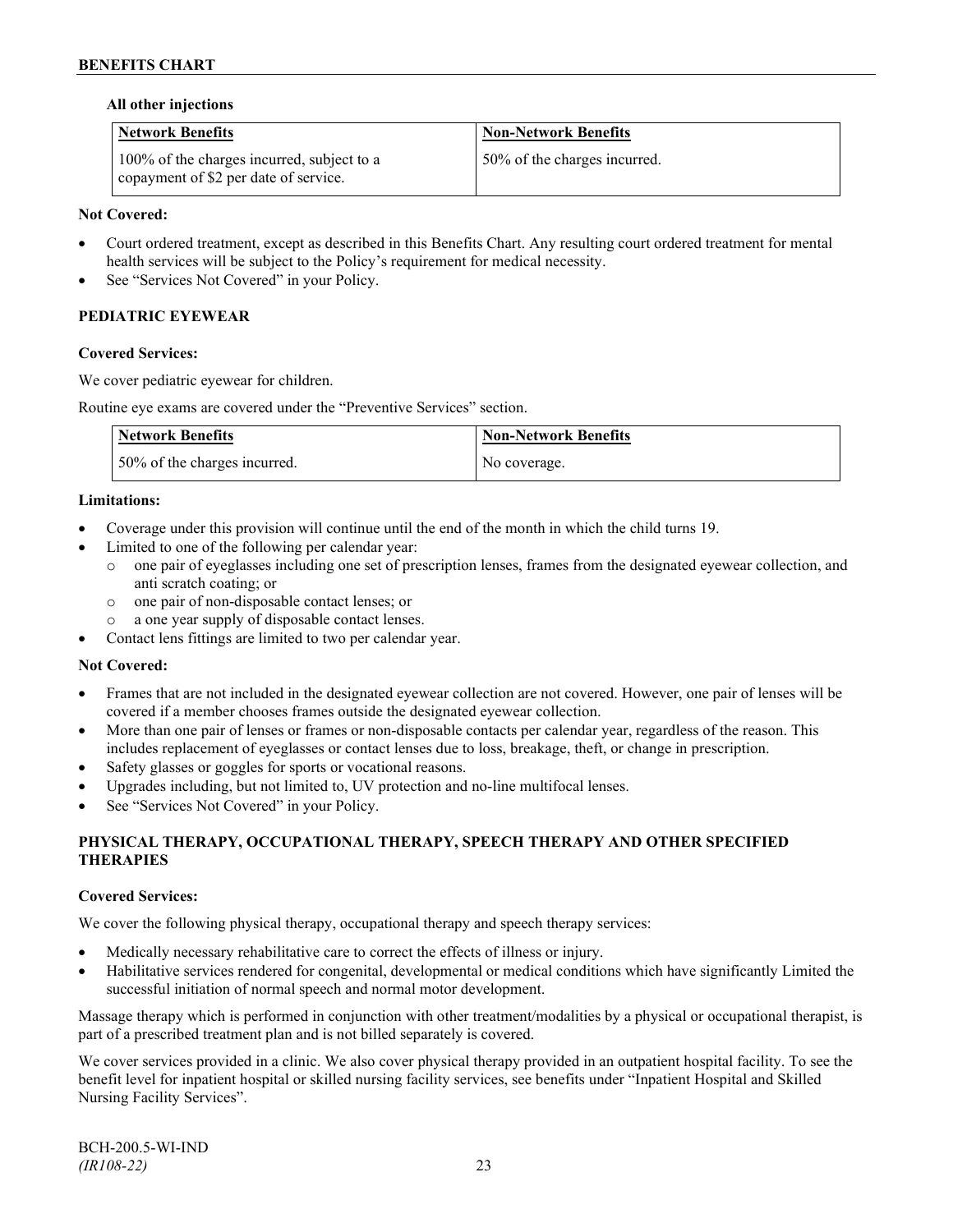## **Rehabilitative care**

| <b>Network Benefits</b>                                                    | <b>Non-Network Benefits</b>                                                                                                                           |
|----------------------------------------------------------------------------|-------------------------------------------------------------------------------------------------------------------------------------------------------|
| 100% of the charges incurred, subject to a<br>copayment of \$50 per visit. | 100% of the charges incurred, subject to a<br>copayment of \$50 per visit.                                                                            |
| to 20 visits each per calendar year.                                       | Physical, Occupational and Speech Therapy are Limited   Physical, Occupational and Speech Therapy are Limited<br>to 20 visits each per calendar year. |

In addition to the services provided above, we cover a minimum of:

- 20 visits per calendar year for pulmonary rehabilitation therapy,
- 36 visits per calendar year for cardiac rehabilitation therapy,
- 30 visits per calendar year for post-cochlear implant aural therapy,
- 20 visits per calendar year for cognitive rehabilitation therapy.

Visit limits by a Primary Care Provider and/or Specialty Care Providers are combined. The maximum number of visits are combined for Network Benefits and Non-Network Benefits.

### **Habilitative care**

| <b>Network Benefits</b>                                                                                                                                                                                          | <b>Non-Network Benefits</b>                                                           |
|------------------------------------------------------------------------------------------------------------------------------------------------------------------------------------------------------------------|---------------------------------------------------------------------------------------|
| 100% of the charges incurred, subject to a<br>copayment of \$50 per visit.<br>Physical, Occupational and Speech Therapy are Limited to 20 visits each per calendar year.<br>to 20 visits each per calendar year. | 50% of the charges incurred.<br>Physical, Occupational and Speech Therapy are Limited |

Visit limits by a Primary Care Provider and/or Specialty Care Providers are combined. The maximum number of visits is combined for Network Benefits and Non-Network Benefits.

#### **Not Covered:**

- Massage therapy for the purpose of comfort or convenience of the Insured.
- See "Services Not Covered" in your Policy.

## **PRESCRIPTION DRUG SERVICES**

## **Covered Services:**

We cover prescription drugs and medications that can be self-administered or are administered in a physician's office.

**For Network Benefits, drugs and medications must be obtained at a network pharmacy.**

**If a copayment is required, you must pay one copayment for each 30-day supply, or portion thereof.**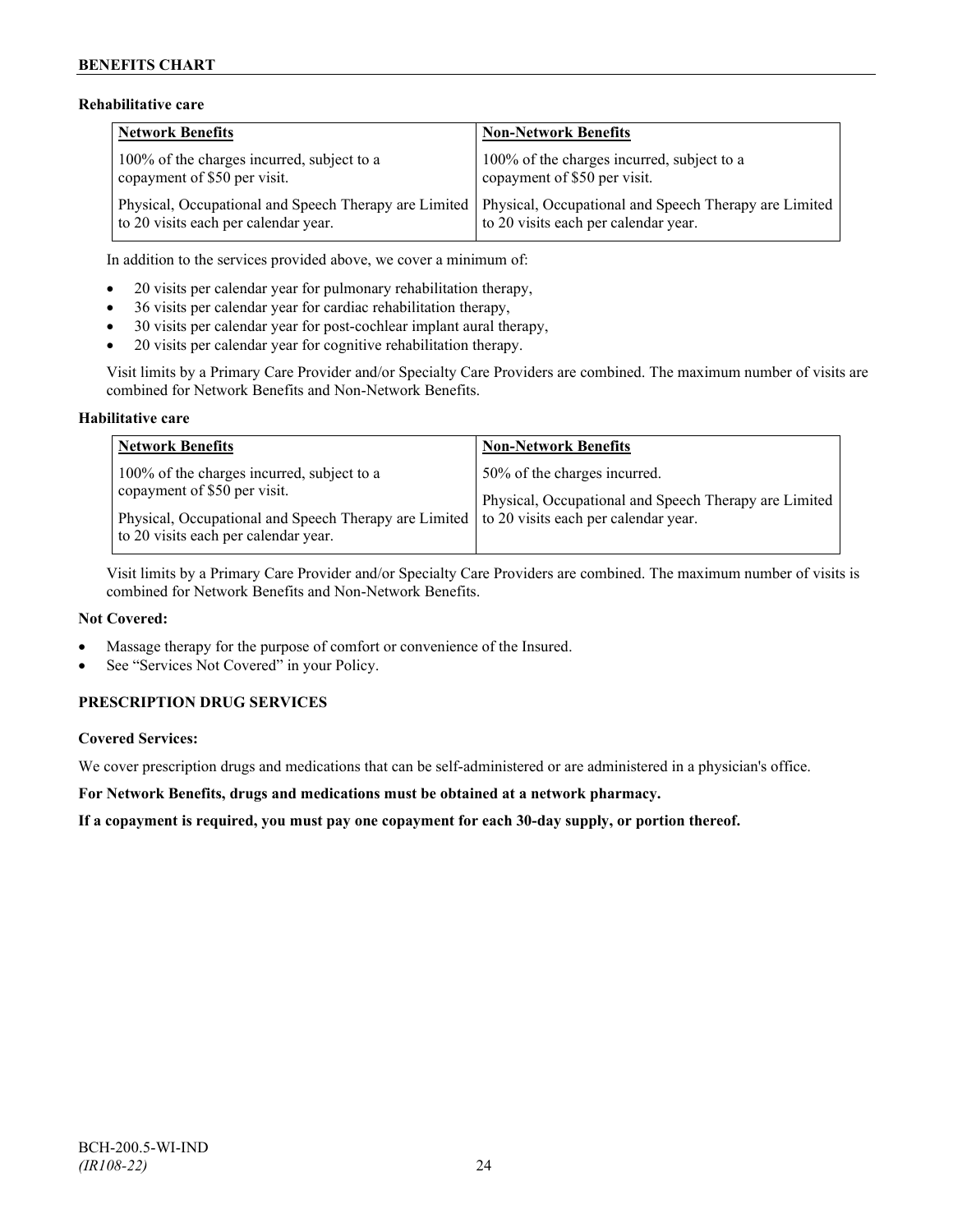## **Outpatient drugs (except as specified below)**

| <b>Network Benefits</b>                                                                                                                                                                                                                                                                                                                                                      | <b>Non-Network Benefits</b>  |
|------------------------------------------------------------------------------------------------------------------------------------------------------------------------------------------------------------------------------------------------------------------------------------------------------------------------------------------------------------------------------|------------------------------|
| 100% of the charges incurred, subject to a<br>copayment of \$5 for generic low cost formulary drugs,<br>and 100% of the charges incurred, subject to a<br>copayment of \$25 for generic high cost formulary<br>drugs.                                                                                                                                                        | 50% of the charges incurred. |
| Brand name formulary drugs are covered at 100%<br>of the charges incurred, subject to a copayment of \$125.                                                                                                                                                                                                                                                                  |                              |
| Non-formulary drugs are covered at 50% of the charges<br>incurred.                                                                                                                                                                                                                                                                                                           |                              |
| In no event will your cost for a formulary insulin drug<br>exceed \$25.                                                                                                                                                                                                                                                                                                      |                              |
| Oral chemotherapy drugs are included on the<br>Specialty Drug List. However, you pay the applicable<br>outpatient drug benefit. As required by Wisconsin law,<br>you will not pay higher cost sharing (deductible,<br>copayment or coinsurance) for orally administered<br>chemotherapy drugs than you pay for injected or<br>intravenously administered chemotherapy drugs. |                              |

## **Mail order drugs**

| <b>Network Benefits</b>                                                                                                                                                                                                                                                                                                                                                                         | <b>Non-Network Benefits</b>                                                                                |
|-------------------------------------------------------------------------------------------------------------------------------------------------------------------------------------------------------------------------------------------------------------------------------------------------------------------------------------------------------------------------------------------------|------------------------------------------------------------------------------------------------------------|
| For your convenience, you may also get up to a 90-day<br>supply of outpatient prescription drugs that can be self-<br>administered through the designated mail order service.<br>Outpatient drugs ordered through this service are<br>covered at the benefit percent and copayments shown in<br>Outpatient Drugs above.<br>Specialty Drugs are not available through the mail order<br>service. | Mail order drugs are only available through the<br>designated mail order service.<br>See Network Benefits. |

## **Specialty drugs that are self-administered**

| <b>Network Benefits</b>                                                                                                                                                                                                                                                                                                                                                      | <b>Non-Network Benefits</b> |
|------------------------------------------------------------------------------------------------------------------------------------------------------------------------------------------------------------------------------------------------------------------------------------------------------------------------------------------------------------------------------|-----------------------------|
| 50% of the charges incurred.                                                                                                                                                                                                                                                                                                                                                 | No coverage.                |
| Oral chemotherapy drugs are included on the<br>Specialty Drug List. However, you pay the applicable<br>outpatient drug benefit. As required by Wisconsin law,<br>you will not pay higher cost sharing (deductible,<br>copayment or coinsurance) for orally administered<br>chemotherapy drugs than you pay for injected or<br>intravenously administered chemotherapy drugs. |                             |

Specialty Drugs are Limited to drugs on the Specialty Drug List and must be obtained from a designated vendor.

## **Tobacco cessation drugs are covered for all FDA approved tobacco cessation drugs**

| <b>Network Benefits</b>       | <b>Non-Network Benefits</b>  |
|-------------------------------|------------------------------|
| 100% of the charges incurred. | 50% of the charges incurred. |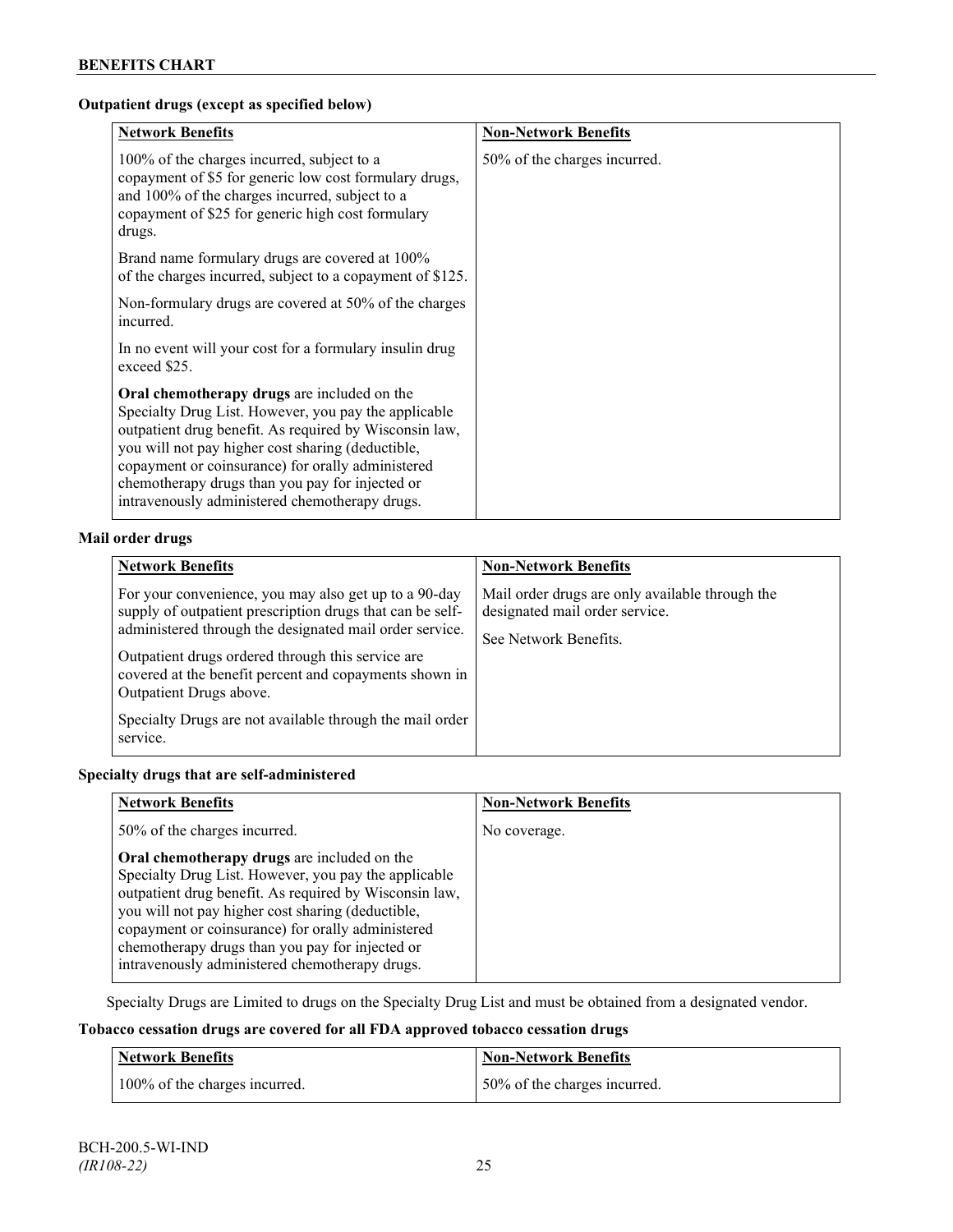### **Contraceptive drugs**

| <b>Network Benefits</b>                                                                                                          | <b>Non-Network Benefits</b>  |
|----------------------------------------------------------------------------------------------------------------------------------|------------------------------|
| 100% of the charges incurred for formulary drugs.                                                                                | 50% of the charges incurred. |
| If a physician requests that a Non-Formulary<br>contraceptive drug be dispensed as written, the drug<br>will be covered at 100%. |                              |

**ACA preventive medications.** We cover preventive medications currently recommended by USPSTF with an A or B rating if they are prescribed by your medical provider and they are listed on our Commercial ACA Preventive Drug List. Preventive medications are subject to periodic review and modification. Changes would be effective in accordance with the federal rules and reflected in our current medical coverage criteria for preventive care services.

| <b>Network Benefits</b>       | <b>Non-Network Benefits</b>  |
|-------------------------------|------------------------------|
| 100% of the charges incurred. | 50% of the charges incurred. |

## **Limitations:**

- Certain drugs may require prior authorization as indicated on the Formulary. HealthPartners may require prior authorization for the drug and also the site where the drug will be provided. Certain drugs are subject to our utilization review process and quantity limits.
- Certain non-formulary drugs require prior authorization. In addition, certain drugs may be subject to any quantity limits applied as part of our trial program. The trial drug program applies to new prescriptions for certain drugs which have high toxicity, low tolerance, high costs and/or high potential for waste. Trial drugs are indicated on the formulary and/or the Specialty Drug List. Your first fill of a trial drug may be limited to less than a month supply. If the drug is well tolerated and effective, you will receive the remainder of your first month supply.
- If an Insured requests a brand name drug when there is a generic equivalent, the brand name drug will be covered up to the charge that would apply to the generic drug, minus any required copayment. If a physician requests that a brand name drug be dispensed as written, the drug will be paid at the non-formulary benefit.
- We may require Insureds to try over-the-counter (OTC) drug alternatives before approving more costly formulary prescription drugs.
- Unless otherwise specified in the Prescription Drug Services section, you may receive up to a 30-day supply per prescription.
- New prescriptions to treat certain chronic conditions are Limited to a 30-day supply.
- A 90-day supply will be covered and dispensed only at pharmacies that participate in our extended day supply program.
- No more than a 30-day supply of Specialty Drugs will be covered and dispensed at a time unless it's a manufacturer supplied drug that cannot be split that supplies the Insured with more than a 30-day supply.

## **Not Covered:**

- Replacement of prescription drugs, medications, equipment and supplies due to loss, damage or theft.
- Nonprescription (over-the-counter) drugs or medications, including, but not Limited to, vitamins, supplements, homeopathic remedies, and non-FDA approved drugs, unless listed on the Formulary and prescribed by a physician or legally authorized health care provider under applicable state and federal law. This exclusion does not include over-thecounter contraceptives for women as allowed under the Affordable Care Act when the Insured obtains a prescription for the item. In addition, if the Insured obtains a prescription, this exclusion does not include aspirin to prevent cardiovascular disease for men and women of certain ages; folic acid supplements for women who may become pregnant; fluoride chemoprevention supplements for children without fluoride in their water source; and iron supplements for children ages 6-12 months who are at risk for anemia.
- All drugs for the treatment of sexual dysfunction.
- All drugs for the treatment of growth deficiency.
- Fertility drugs.
- Medical cannabis.
- Drugs on the Excluded Drug List. The Excluded Drug List includes select drugs within a therapy class that are not eligible for coverage. This includes drugs that may be excluded for certain indications. The Excluded Drug List is available at [healthpartners.com.](http://www.healthpartners.com/)

BCH-200.5-WI-IND *(IR108-22)* 26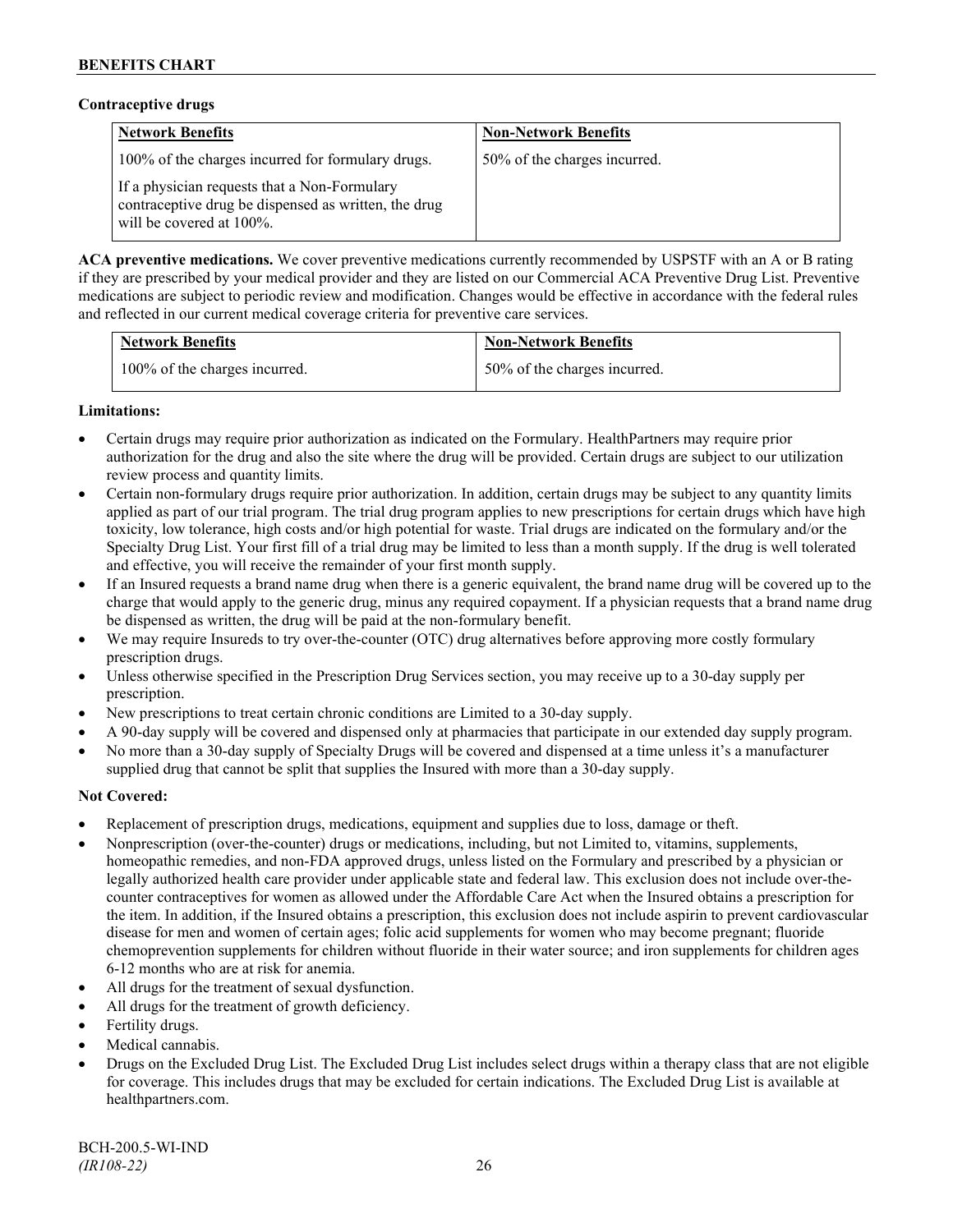- Drugs that are newly approved by the FDA until they are reviewed and approved by HealthPartners Pharmacy and Therapeutics Committee.
- Medical devices approved by the FDA will not be covered under the Prescription Drug Services section unless they are on our formulary. Covered medical devices are generally submitted and reimbursed under your medical benefits.
- See "Services Not Covered" in your Policy.

## **PREVENTIVE SERVICES**

## **Applicable Definitions:**

**Routine Preventive Services** are routine healthcare services that include screenings, check-ups and counseling to prevent illness, disease or other health problems before symptoms occur.

**Diagnostic Services** are services to help a provider understand your symptoms, diagnose illness and decide what treatment may be needed. They may be the same services that are listed as preventive services, but they are being used as diagnostic services. Your provider will determine if these services are preventive or diagnostic. These services are not preventive if received as part of a visit to diagnose, manage or maintain an acute or chronic medical condition, illness or injury. When that occurs, unless otherwise indicated below, standard deductibles, copayments or coinsurance apply.

## **Covered Services:**

We cover preventive services that meet any of the requirements under the Affordable Care Act (ACA) shown in the bulleted items below. These preventive services are covered at 100% under the Network Benefits with no deductible, copayments or coinsurance. (If a preventive service is not required by the ACA and it is covered at a lower benefit level, it will be specified below.) Preventive benefits mandated under the ACA are subject to periodic review and modification. Changes would be effective in accordance with the federal rules. Preventive services mandated by the ACA include:

- Evidence-based items or services that have in effect a rating of A or B in the current recommendations of the United States Preventive Services Task Force with respect to the individual;
- Immunizations for routine use in children, adolescents, and adults that have in effect a recommendation from the Advisory Committee on Immunization Practices of the Centers for Disease Control and Prevention with respect to the individual;
- With respect to infants, children, and adolescents, evidence-informed preventive care and screenings provided for in comprehensive guidelines supported by the Health Resources and Services Administration; and
- With respect to women, preventive care and screenings provided for in comprehensive guidelines supported by the Health Resources and Services Administration.

Covered services are based on established medical policies, which are subject to periodic review and modification by the medical directors. These medical policies (medical coverage criteria) are available by calling Member Services, or logging on to your "*my*HealthPartners" account at [healthpartners.com.](http://www.healthpartners.com/)

## **ACA and state mandated preventive services are covered as follows:**

**Routine health exams and periodic health assessments**. A physician or health care provider will counsel you as to how often health assessments are needed based on age, sex and health status. This includes screening and counseling for tobacco cessation and all FDA approved tobacco cessation medications including over-the-counter drugs (as shown in the Prescription Drug Services section).

| <b>Network Benefits</b>       | Non-Network Benefits         |
|-------------------------------|------------------------------|
| 100% of the charges incurred. | 50% of the charges incurred. |

**Child health supervision services.** This includes pediatric preventive services such as newborn screenings, appropriate immunizations, developmental assessments and laboratory services appropriate to the age of the child from birth to 72 months, and appropriate immunizations to age 18.

| Network Benefits              | <b>Non-Network Benefits</b>  |
|-------------------------------|------------------------------|
| 100% of the charges incurred. | 50% of the charges incurred. |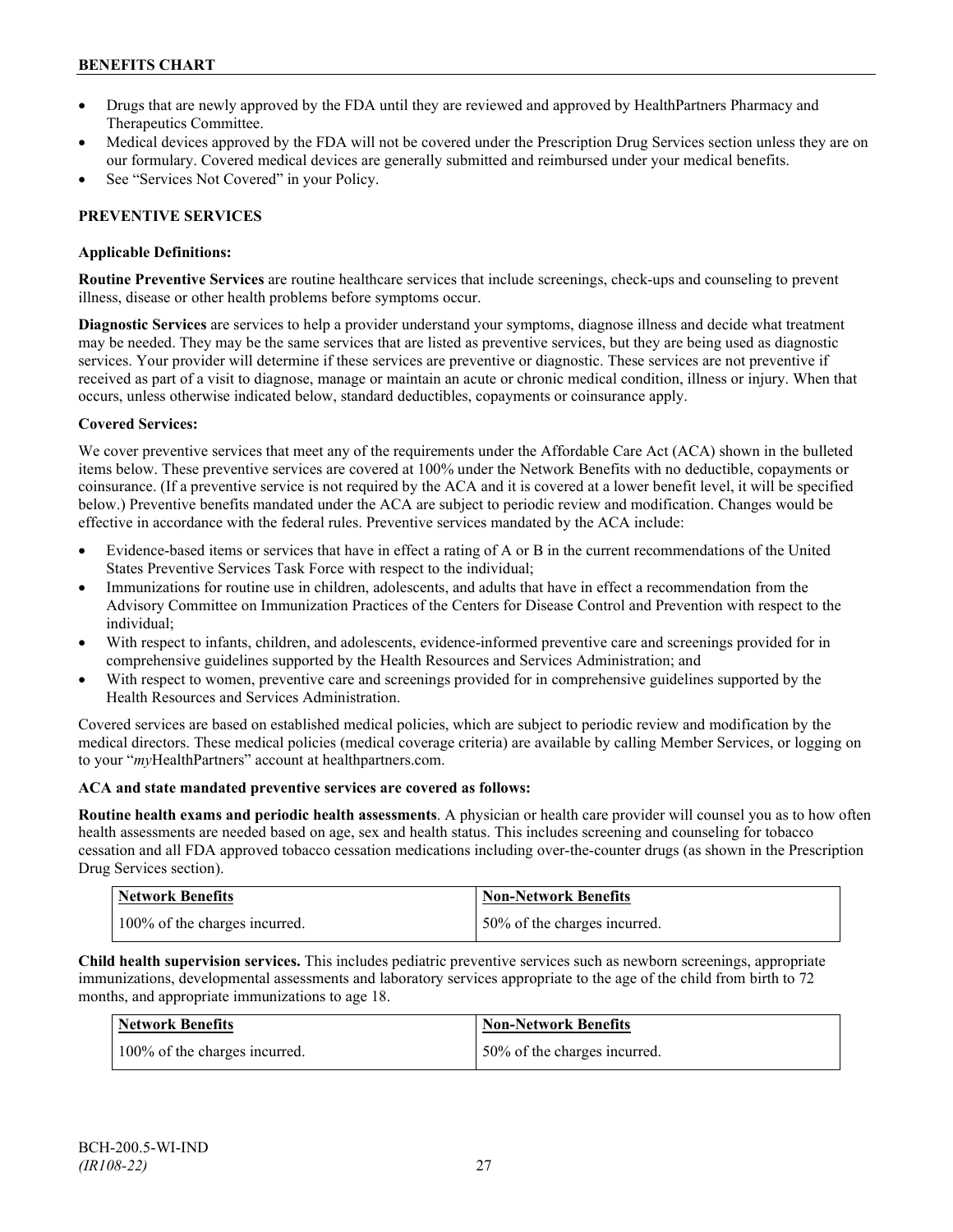### **Routine prenatal care and exams**

| <b>Network Benefits</b>       | <b>Non-Network Benefits</b>  |
|-------------------------------|------------------------------|
| 100% of the charges incurred. | 50% of the charges incurred. |

**Routine postnatal care.** This includes health exams, assessments, education and counseling relating to the period immediately after childbirth.

| <b>Network Benefits</b>       | <b>Non-Network Benefits</b>  |
|-------------------------------|------------------------------|
| 100% of the charges incurred. | 50% of the charges incurred. |

**Routine screening procedures for cancer.** This includes colorectal screening, digital rectal examinations and other cancer screenings recommended by the USPSTF with an A or B rating. Women's preventive health services below describe additional routine screening procedures for cancer.

| Network Benefits              | <b>Non-Network Benefits</b>  |
|-------------------------------|------------------------------|
| 100% of the charges incurred. | 50% of the charges incurred. |

**Routine eye and hearing exams for members under the age of 22**

| <b>Network Benefits</b>       | <b>Non-Network Benefits</b>  |
|-------------------------------|------------------------------|
| 100% of the charges incurred. | 50% of the charges incurred. |

**Professional voluntary family planning services.** This includes services to prevent or delay a pregnancy, including counseling and education. Services must be provided by a licensed provider.

| Network Benefits              | <b>Non-Network Benefits</b>  |
|-------------------------------|------------------------------|
| 100% of the charges incurred. | 50% of the charges incurred. |

## **Adult immunizations**

| <b>Network Benefits</b>       | <b>Non-Network Benefits</b>   |
|-------------------------------|-------------------------------|
| 100% of the charges incurred. | 100% of the charges incurred. |

**Women's preventive health services.** This includes mammograms, screenings for cervical cancer (pap smears), breast pumps, human papillomavirus (HPV) testing, counseling for sexually transmitted infections, counseling and screening for human immunodeficiency virus (HIV), and all FDA approved contraceptive methods as prescribed by a doctor, sterilization procedures, education and counseling (see the Prescription Drug Services section for coverage of oral contraceptive drugs). We also provide genetic screening for BRCA if someone in your family has the gene or you have a diagnosis of cancer.

The U.S. Preventive Services Task Force (USPSTF) recommends screening mammography, with or without clinical breast examination (CBE), every 1-2 years for women aged 40 and older. For women age 50 and older, we cover an annual mammogram.

| <b>Network Benefits</b>       | <b>Non-Network Benefits</b>   |
|-------------------------------|-------------------------------|
| 100% of the charges incurred. | 150% of the charges incurred. |

**Obesity screening and management.** We cover obesity screening and counseling for all ages during a routine preventive care exam. If you are age 18 or older and have a body mass index of 30 or more, we also cover intensive obesity management to help you lose weight. Your primary care doctor can coordinate these services.

| Network Benefits              | <b>Non-Network Benefits</b>  |
|-------------------------------|------------------------------|
| 100% of the charges incurred. | 50% of the charges incurred. |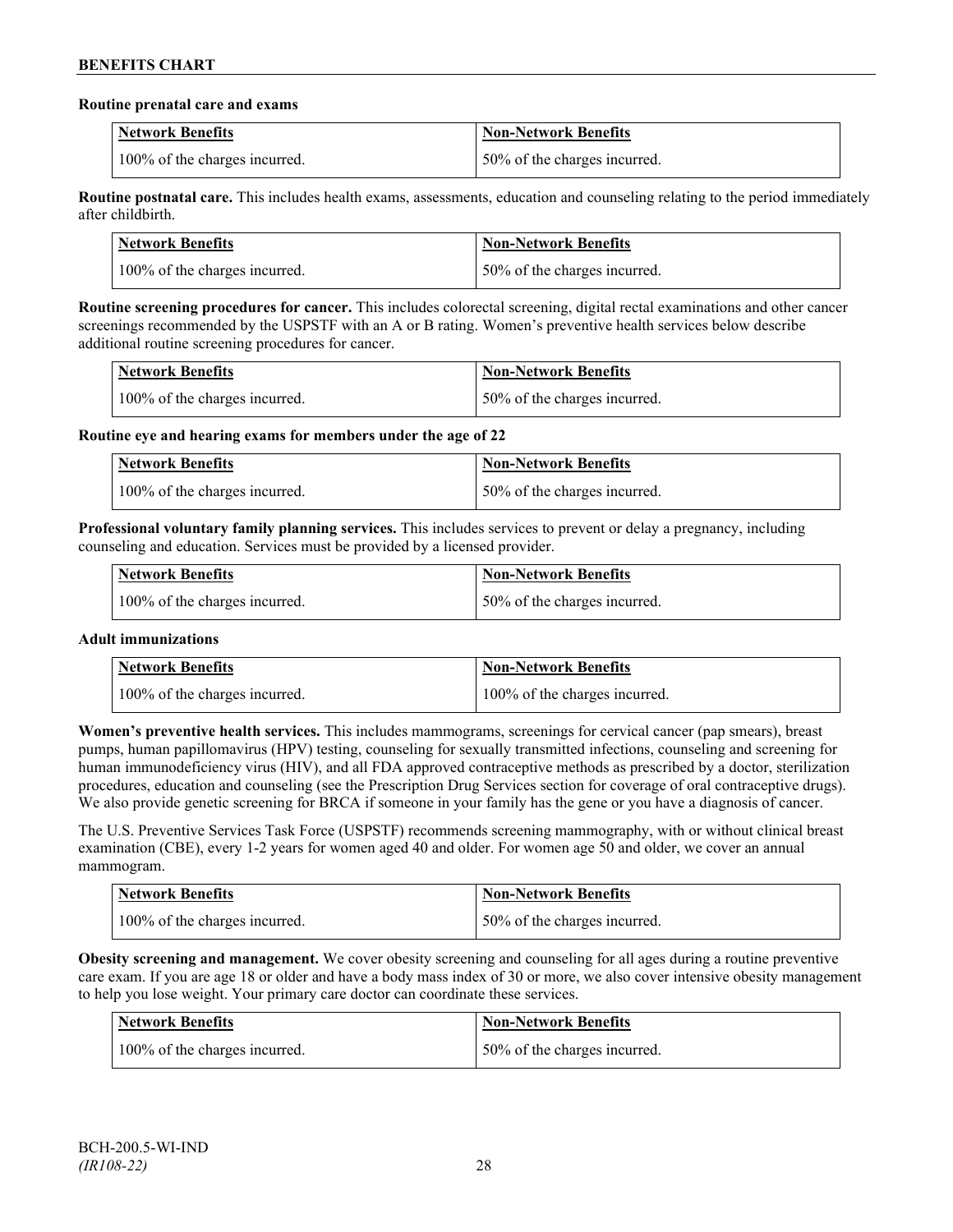## **In addition to any ACA or state mandated preventive services referenced above, we cover the following eligible preventive services:**

## **Routine hearing exams for adults age 22 and older**

| <b>Network Benefits</b>      | <b>Non-Network Benefits</b>  |
|------------------------------|------------------------------|
| 50% of the charges incurred. | 50% of the charges incurred. |

### **Eye exams for adults diagnosed with diabetes**

| Network Benefits              | <b>Non-Network Benefits</b>  |
|-------------------------------|------------------------------|
| 100% of the charges incurred. | 50% of the charges incurred. |

**Ovarian cancer surveillance tests for women who are at risk.** "At risk for ovarian cancer" means (1) having a family history that includes any of the following: one or more first-degree or second-degree relatives with ovarian cancer, clusters of female relatives with breast cancer or nonpolyposis colorectal cancer; or (2) testing positive for BRCA1 or BRCA2 mutations. "Surveillance tests for ovarian cancer" means annual screening using: CA-125 serum tumor marker testing, transvaginal ultrasound, pelvic examination or other proven ovarian cancer screening tests currently being evaluated by the federal Food and Drug Administration or by the National Cancer Institute.

| <b>Network Benefits</b>                                 | <b>Non-Network Benefits</b>                             |
|---------------------------------------------------------|---------------------------------------------------------|
| Coverage level is same as corresponding Network         | Coverage level is same as corresponding Non-Network     |
| Benefit, depending on type of service provided, such as | Benefit, depending on type of service provided, such as |
| Diagnostic Imaging Services, Laboratory Services        | Diagnostic Imaging Services, Laboratory Services        |
| Office Visits for Illness or Injury, or Preventive      | Office Visits for Illness or Injury, or Preventive      |
| Services.                                               | Services.                                               |

#### **Limitations:**

• Services are not preventive if received as part of a visit to diagnose, manage or maintain an acute or chronic medical condition, illness or injury. When that occurs, unless otherwise indicated above, standard deductibles, copayments or coinsurance apply.

## **Not Covered:**

- Routine eye exams for adults age 22 and older.
- See "Services Not Covered" in your Policy.

## **TELEHEALTH/TELEMEDICINE SERVICES**

## **Definitions:**

**Telehealth, Telemedicine, or Virtual Care.** This is a means of communication between a health care professional and a patient. This includes the use of secure electronic information, imaging, and communication technologies, including:

- interactive audio or audio-video
- interactive audio with store-and-forward technology
- chat-based and email-based systems
- physician-to-physician consultation
- patient education
- data transmission
- data interpretation
- digital diagnostics (algorithm-enabled diagnostic support)
- digital therapeutics (the use of personal health devices and sensors, either alone or in combination with conventional drug therapies, for disease prevention and management)

#### Services can be delivered:

Synchronously: the patient and health care professional are engaging with one another at the same time; or Asynchronously: the patient and health care professional engage with each other at different points in time.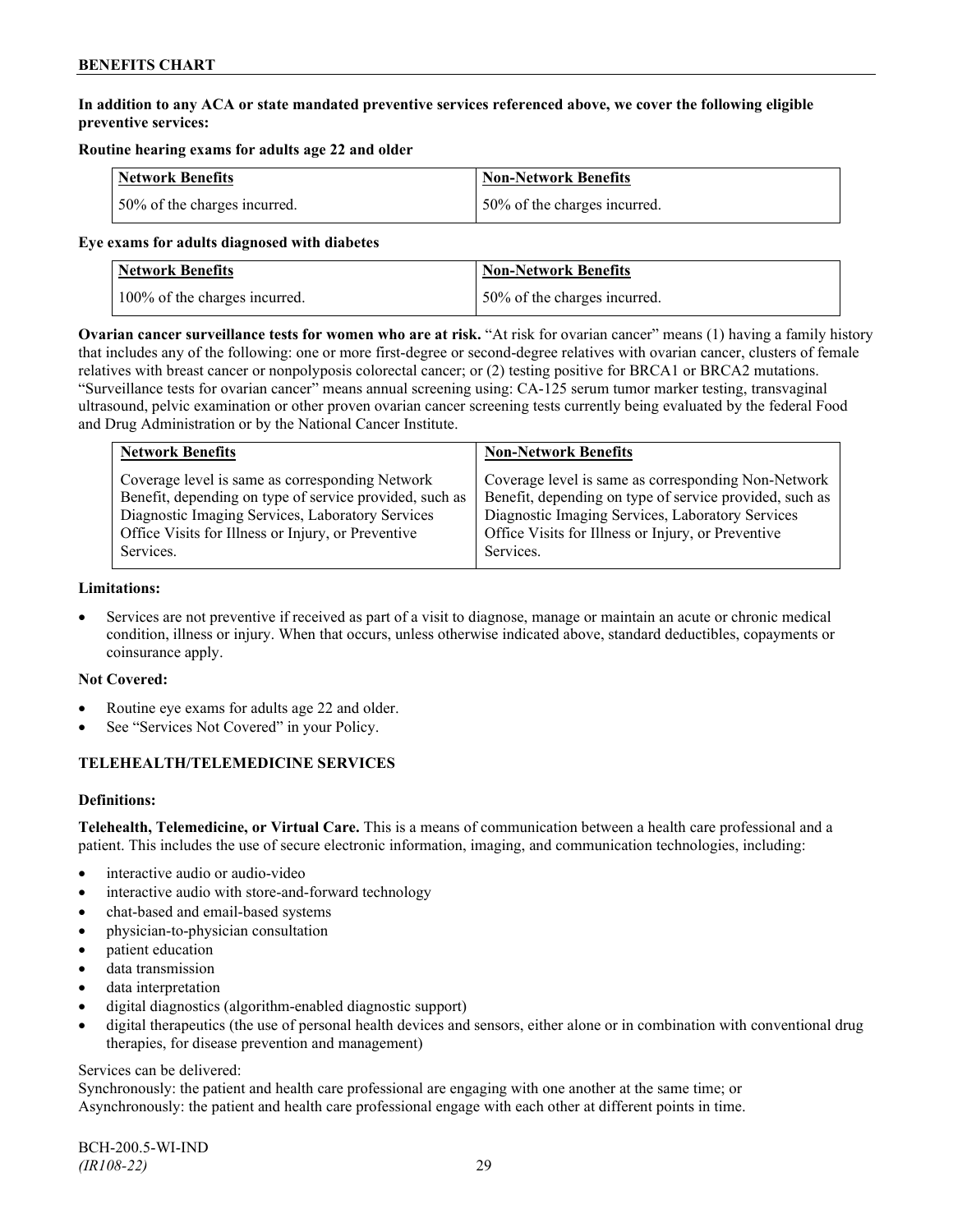**Telephone Visits.** Live, synchronous, interactive encounters over the telephone between a patient and a healthcare provider.

**E-Visit or Chat-Based Visits.** Asynchronous online or mobile app encounters to discuss a patient's personal health information, vital signs, and other physiologic data or diagnostic images. The healthcare provider reviews and delivers a consultation, diagnosis, prescription or treatment plan after reviewing the patient's visit information.

**Virtuwell<sup>®</sup>**. This is an online service for you to receive a diagnosis and treatment for certain conditions, such as a cold, flu, ear pain and sinus infections. You may access the Virtuwell website at [virtuwell.com.](https://www.virtuwell.com/)

**Video Visits.** Live, synchronous, interactive encounters using secure web-based video between a patient and a healthcare provider.

### **Covered Services:**

The Plan covers the following methods of receiving care for services that would be eligible under the Plan if the service were provided in person.

### **Scheduled telephone visits**

| <b>Network Benefits</b>                                                    | <b>Non-Network Benefits</b>  |
|----------------------------------------------------------------------------|------------------------------|
| 100% of the charges incurred, subject to a<br>copayment of \$10 per visit. | 50% of the charges incurred. |

### **E-visits**

### **Access to online care through Virtuwell at [virtuwell.com](http://www.virtuwell.com/)**

| Network Benefits              | <b>Non-Network Benefits</b> |
|-------------------------------|-----------------------------|
| 100% of the charges incurred. | No coverage.                |

### **All other E-visits**

| Network Benefits                                                              | <b>Non-Network Benefits</b>  |
|-------------------------------------------------------------------------------|------------------------------|
| 100% of the charges incurred, subject to a<br>I copayment of $$10$ per visit. | 50% of the charges incurred. |

#### **Not Covered:**

See "Services Not Covered" in your Policy.

## **TRANSPLANT SERVICES**

#### **Applicable Definitions:**

**Autologous.** This is when the source of cells is from the individual's own marrow or stem cells.

**Allogeneic.** This is when the source of cells is from a related or unrelated donor's marrow or stem cells.

**Allogeneic Bone Marrow Transplant.** This is when the bone marrow is harvested from the related or unrelated donor and stored. The patient undergoes treatment which includes tumor ablation with high-dose chemotherapy and/or radiation. The bone marrow is reinfused (transplanted).

**Autologous Bone Marrow Transplant.** This is when the bone marrow is harvested from the individual and stored. The patient undergoes treatment which includes tumor ablation with high-dose chemotherapy and/or radiation. The bone marrow is reinfused (transplanted).

**Autologous/Allogeneic Stem Cell Support.** This is a treatment process that includes stem cell harvest from either bone marrow or peripheral blood, tumor ablation with high-dose chemotherapy and/or radiation, stem cell reinfusion, and related care. Autologous/allogeneic bone marrow transplantation and high dose chemotherapy with peripheral stem cell rescue/support are considered to be autologous/allogeneic stem cell support.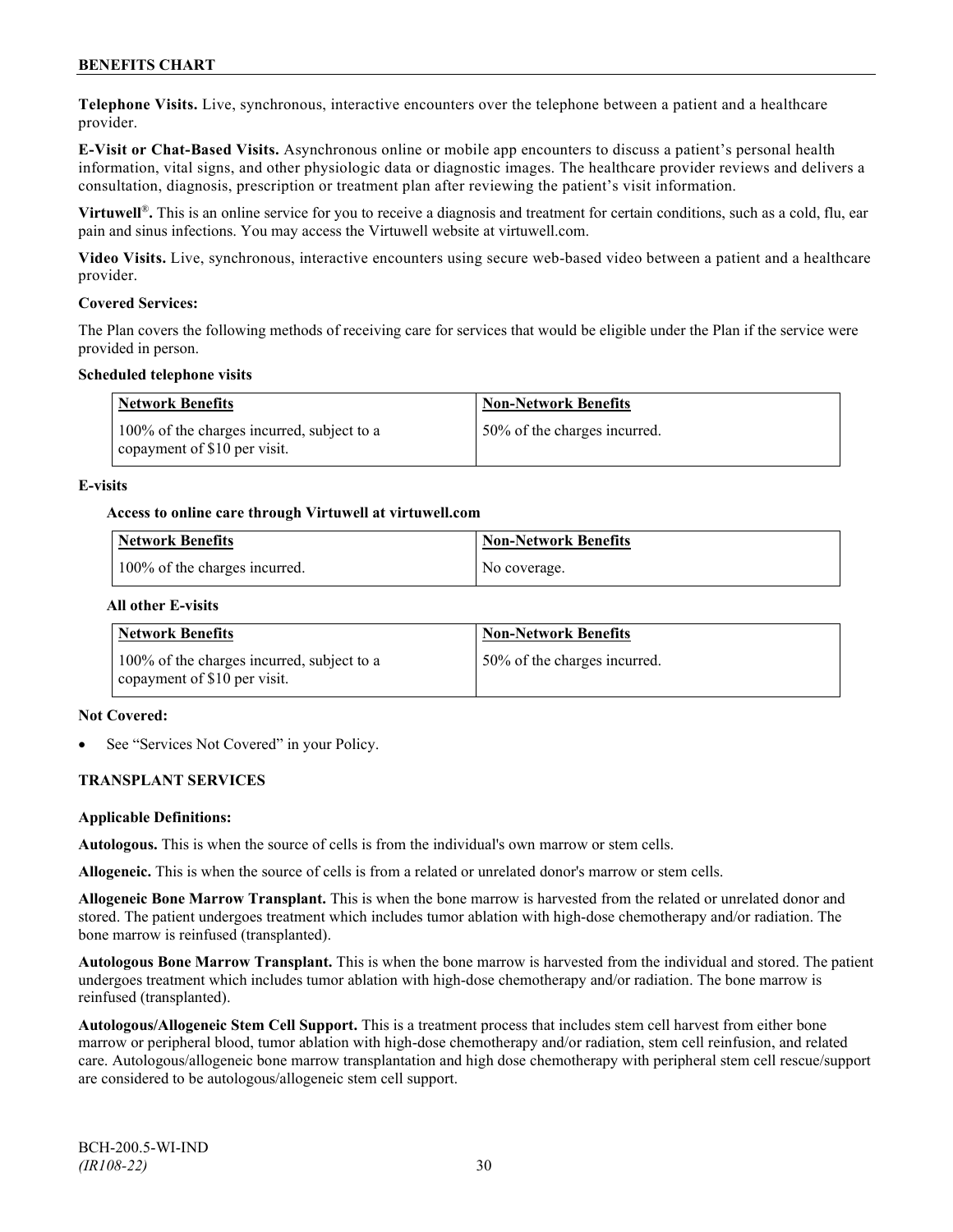**Designated Transplant Center.** This is any health care provider, group or association of health care providers designated by us to provide services, supplies or drugs for specified transplants for our Insureds.

**Transplant Services.** This is transplantation (including retransplants) of the human organs or tissue listed below, including all related post-surgical treatment, follow-up care and drugs and multiple transplants for a related cause. Transplant services do not include other organ or tissue transplants or surgical implantation of mechanical devices functioning as a human organ, except surgical implantation of an FDA approved Ventricular Assist Device (VAD) or total artificial heart, functioning as a temporary bridge to heart transplantation.

Prior authorization is required prior to consultation to support coordination of care and benefits.

### **Covered Services:**

We cover eligible transplant services (as defined above) while you are covered under your Policy. Transplants that will be considered for coverage are Limited to the following:

- Kidney transplants for end-stage disease.
- Cornea transplants for end-stage disease.
- Heart transplants for end-stage disease.
- Lung transplants or heart/lung transplants for: (1) primary pulmonary hypertension; (2) Eisenmenger's syndrome; (3) endstage pulmonary fibrosis; (4) alpha 1 antitrypsin disease; (5) cystic fibrosis; and (6) emphysema.
- Liver transplants for: (1) biliary atresia in children; (2) primary biliary cirrhosis; (3) post-acute viral infection (including hepatitis A, hepatitis B antigen e negative and hepatitis C) causing acute atrophy or post-necrotic cirrhosis; (4) primary sclerosing cholangitis; (5) alcoholic cirrhosis; and (6) hepatocellular carcinoma.
- Allogeneic bone marrow transplants or peripheral stem cell support associated with high dose chemotherapy for : (1) acute myelogenous leukemia; (2) acute lymphocytic leukemia; (3) chronic myelogenous leukemia; (4) severe combined immunodeficiency disease; (5) Wiskott-Aldrich syndrome; (6) aplastic anemia; (7) sickle cell anemia; (8) non-relapsed or relapsed non-Hodgkin's lymphoma; (9) multiple myeloma; and (10) testicular cancer.
- Autologous bone marrow transplants or peripheral stem cell support associated with high-dose chemotherapy for: (1) acute leukemia; (2) non-Hodgkin's lymphoma; (3) Hodgkin's disease; (4) Burkitt's lymphoma; (5) neuroblastoma; (6) multiple myeloma; (7) chronic myelogenous leukemia; and (8) non-relapsed non-Hodgkin's lymphoma.
- Pancreas transplants for simultaneous pancreas-kidney transplants for diabetes, pancreas after kidney, living related segmental simultaneous pancreas kidney transplantation and pancreas transplant alone.

To receive Network Benefits, charges for transplant services must be incurred at a Designated Transplant Center.

The transplant-related treatment provided, including expenses incurred for directly related donor services, shall be subject to and in accordance with the provisions, limitations, maximums and other terms of your Policy.

Medical and hospital expenses of the donor are covered only when the recipient is an Insured and the transplant and directly related donor expenses have been prior authorized for coverage. Treatment of medical complications that may occur to the donor are not covered. Donors are not considered Insureds, and are therefore not eligible for the rights afforded to Insureds under your Policy.

The list of eligible transplant services and coverage determinations are based on established medical policies, which are subject to periodic review and modifications by the medical director.

| <b>Network Benefits</b>                           | <b>Non-Network Benefits</b> |
|---------------------------------------------------|-----------------------------|
| See Network Inpatient Hospital Services Benefits. | No coverage.                |